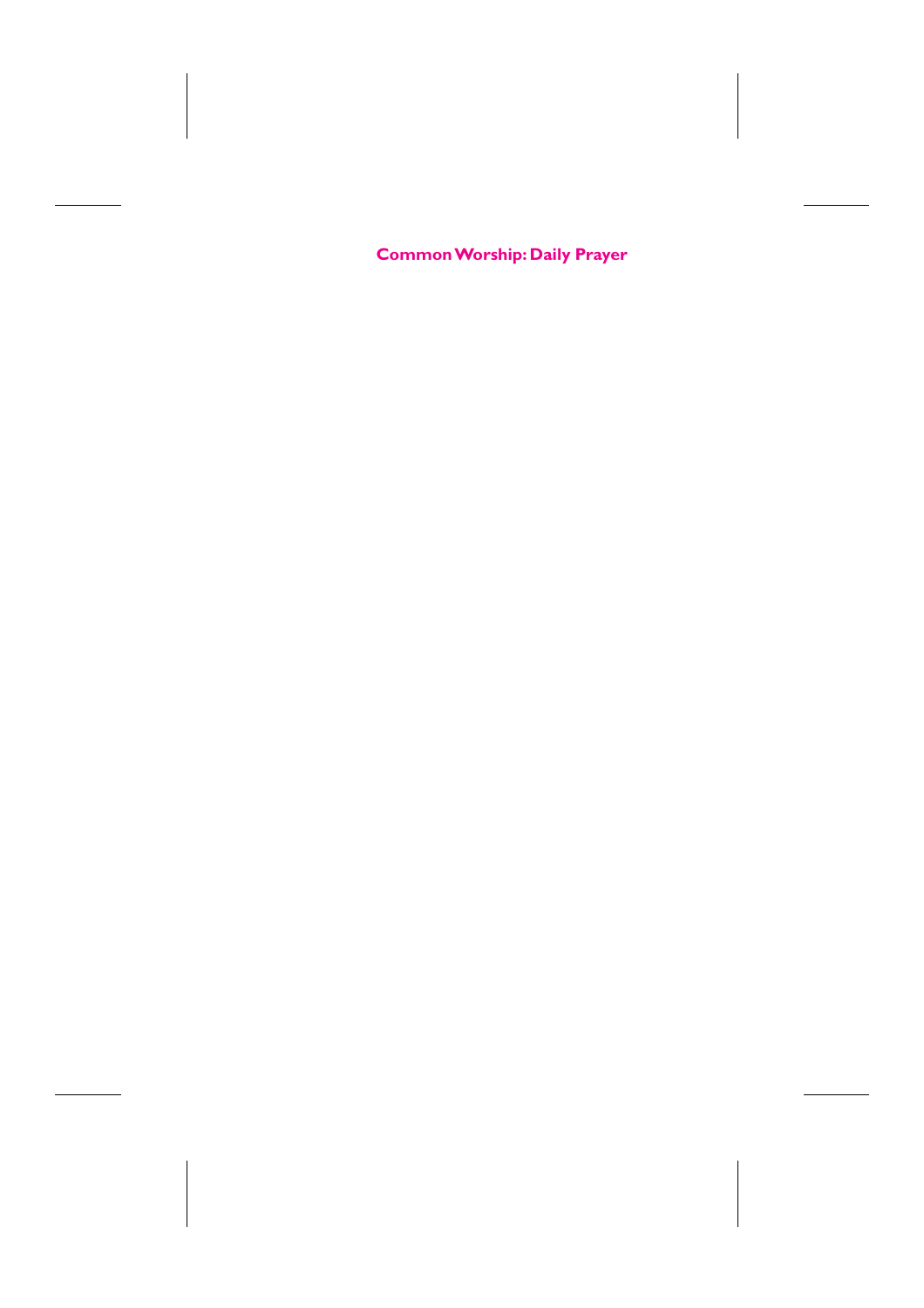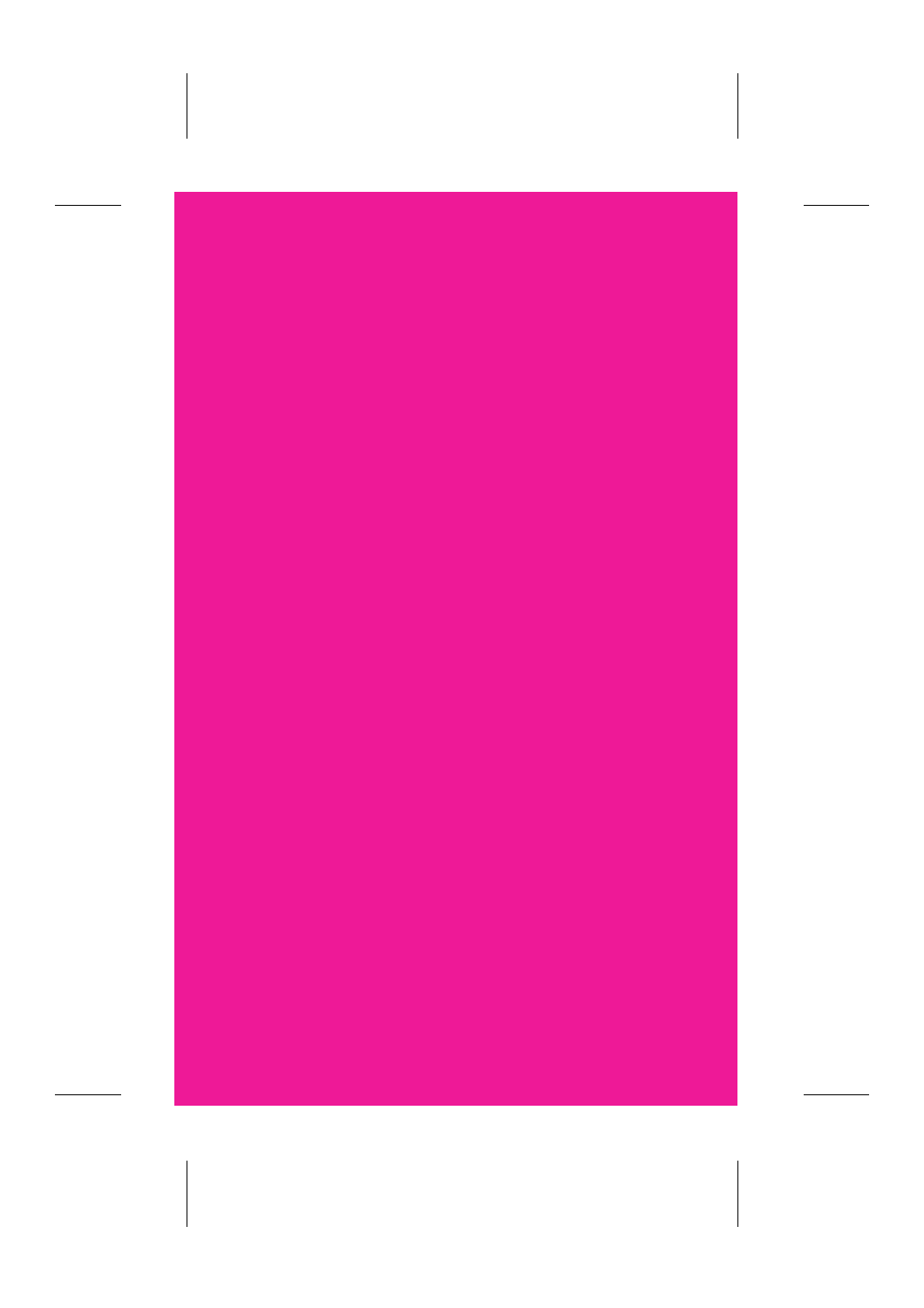**Common Worship: Daily Prayer**

*Church House Publishing*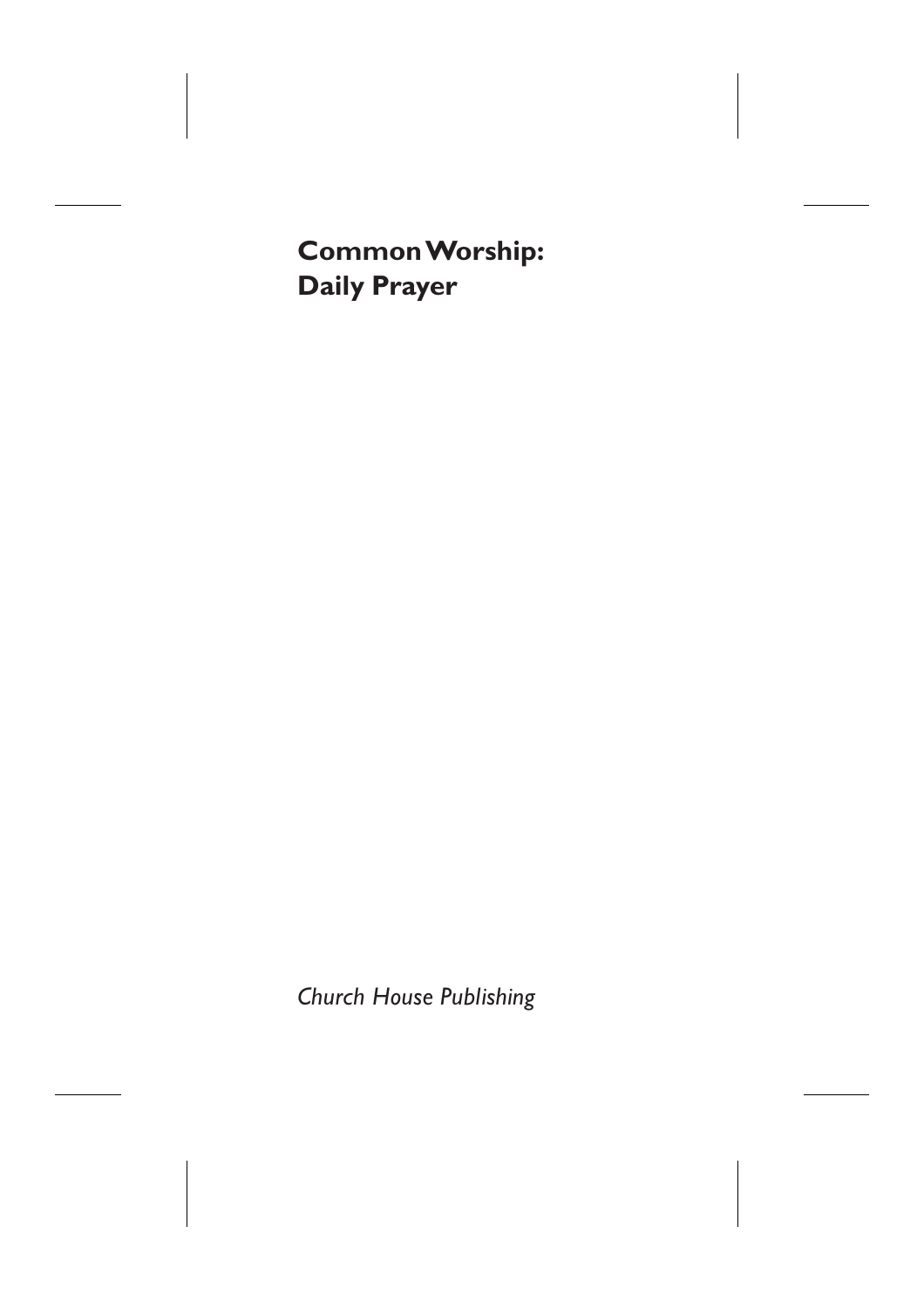| Published by   | Church House Publishing<br>Church House<br><b>Great Smith Street</b><br>London SWIP 3AZ |  |  |  |  |  |
|----------------|-----------------------------------------------------------------------------------------|--|--|--|--|--|
| Copyright ©    | The Archbishops' Council 2005                                                           |  |  |  |  |  |
| Index ©        | Meg Davies 2005                                                                         |  |  |  |  |  |
|                | First published 2005<br>Fourth impression 2010                                          |  |  |  |  |  |
| Cased          | 978-0-7151-2073-6                                                                       |  |  |  |  |  |
| Bonded leather | 978-0-7151-2100-9                                                                       |  |  |  |  |  |
| Presentation   | 978-0-7151-2178-8                                                                       |  |  |  |  |  |

All rights reserved. No part of this publication may be reproduced in any form or by any means, electronic or mechanical, including photocopying, recording, or any information storage and retrieval system, except as stated below, without written permission.

Texts for local use: the arrangements which apply to local editions of services cover reproduction on a non-commercial basis both for a single occasion and for repeated use. Details are available in the booklet *A Brief Guide to Liturgical Copyright* (see Copyright Information on page 879 for further information).

Printed and bound in the EU on 50gsm Primapages Ivory by Bercker

Typeset in 9 on 12 point Gill Sans by John Morgan studio Designed by Derek Birdsall RDI and John Morgan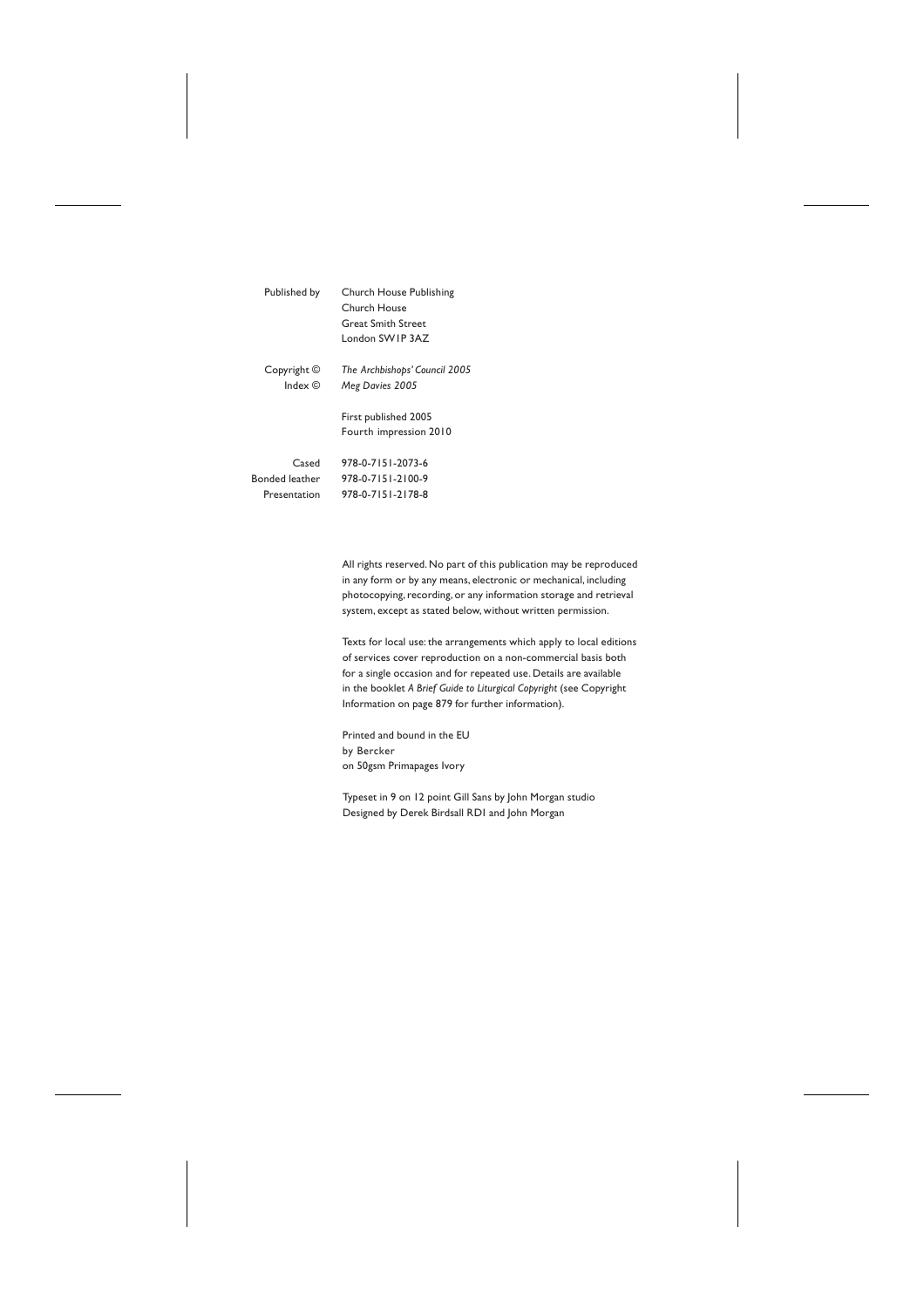## **Contents**

Authorization **vii** General Introduction **ix** General Notes **xvii**

**1** The Calendar

**19** Prayer During the Day Prayer During the Day in Ordinary Time **25** Prayer During the Day in Seasonal Time **53**

- **91** Forms of Penitence
- **99** Morning and Evening Prayer The Acclamation of Christ at the Dawning of the Day **108** The Blessing of Light **110** Morning and Evening Prayer in Ordinary Time **113** Morning and Evening Prayer in Seasonal Time **197** Additional Material for use at Morning and Evening Prayer **303**
- **333** Night Prayer (Compline)
- **359** Prayers

Biddings **360** Responses **361** A Cycle of Intercession **362** Some Forms of Intercession **366** The Litany **400** Other Prayers **404**

- **411** Collects and Suggested Canticles and Refrains
- **547** Canticles
- **647** The Psalter
- **877** Authorization Details
- **879** Copyright Information
- **881** Acknowledgements and Sources
- **885** Index of Biblical References
- **891** General Index

The Lord's Prayer (inside back cover) The Apostles' Creed (inside back cover)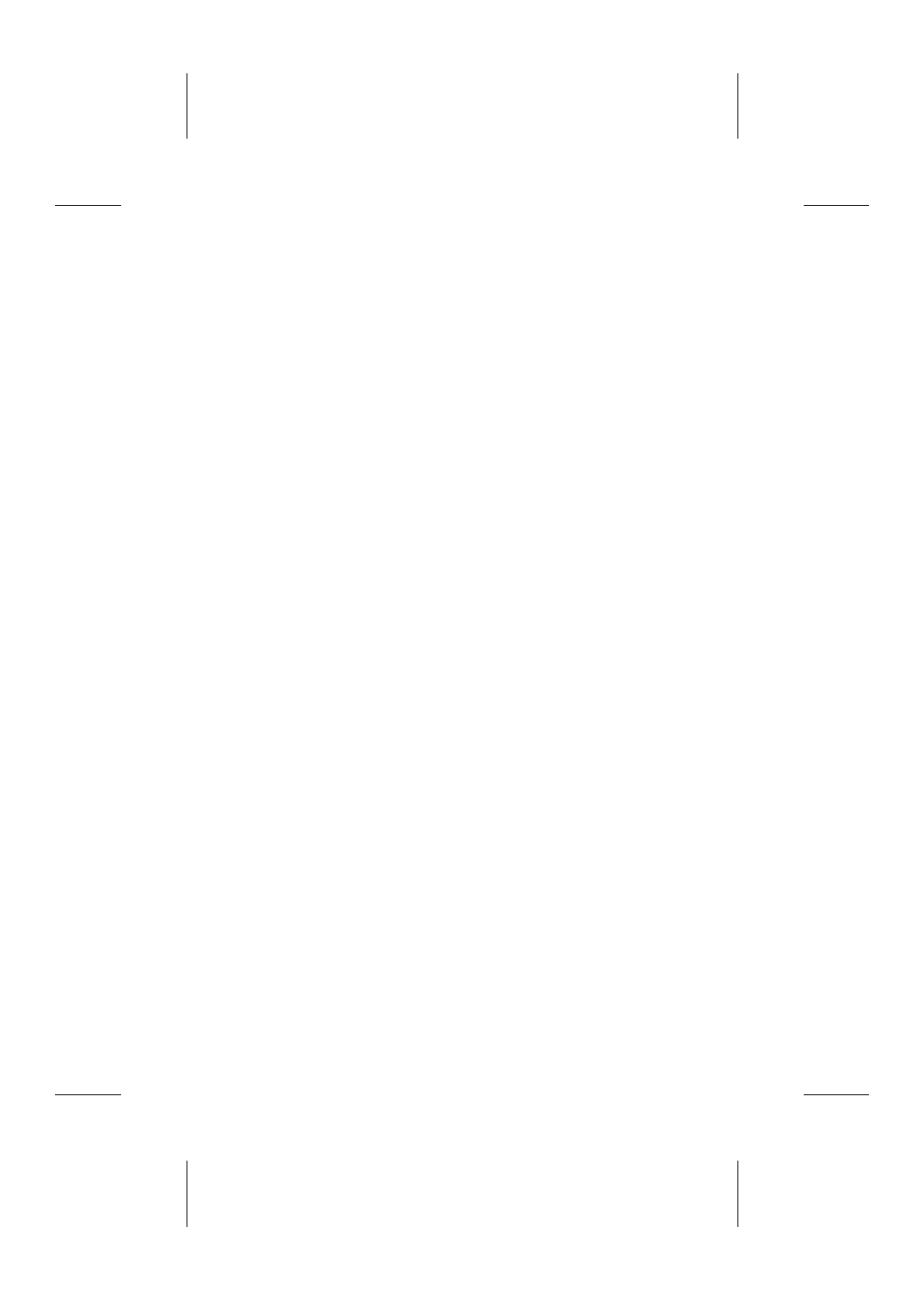## *¶ Authorization*

*Common Worship: Daily Prayer* is published at the request of the House of Bishops of the General Synod of the Church of England. It comprises

- ¶ services which comply with the provisions of A Service of the Word;
- ¶ material authorized for use until further resolution of the General Synod;
- ¶ material commended by the House of Bishops; and
- ¶ material, the use of which falls within the discretion allowed to the minister under the provisions of Canon B 5.

For details, see page 877.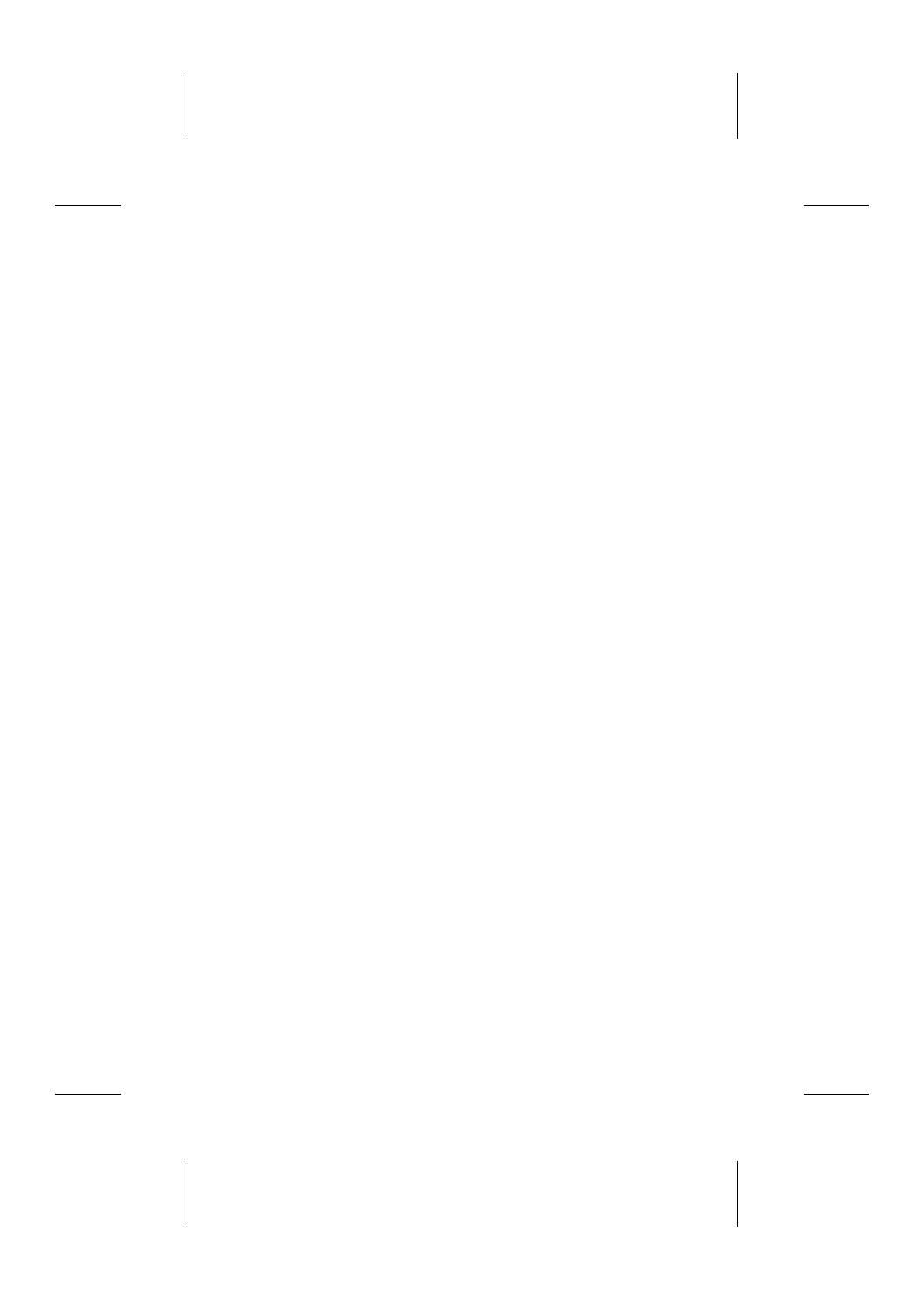## *¶ General Introduction*

The patterns of daily prayer in this volume embrace the three key elements of praise, intercession and engagement with Scripture which form the heart of the daily praying tradition of the Church. It is a praying tradition that ranges from the Daily Office – celebrated as Christians gather together, perhaps with symbol, movement and song – to other styles of daily prayer, where individuals reflect on the Scriptures with or without the help of set forms of prayer, but often using a common scheme of Bible reading.

Prayer During the Day, Morning and Evening Prayer and Night Prayer provide ways of punctuating each day of the week with praise, prayer and attention to Scripture. Thus, as George Herbert put it, 'seven whole days, not one in seven' will we praise God, pray for God's world and allow ourselves to be formed and re-formed by God's word. This introduction is intended to help each person or group to make the most suitable and satisfying use of this provision. It is followed by some general notes and seasonal notes relevant to all the orders of prayer. More detailed guidance is provided in the introduction and the accompanying notes to Prayer During the Day, Morning and Evening Prayer and Night Prayer.

## **Where to Start**

#### *A regular pattern*

Whether *Common Worship: Daily Prayer* is used by an individual, a small group, a parish at prayer or a religious community, the first decision to make is what the regular pattern of worship is to be. What is chosen will depend on a number of circumstances, including the time available. One of the following patterns may be worth considering:

- ¶ Simply using Prayer During the Day, perhaps balancing this with Night Prayer.
- ¶ Following the fuller diet of Morning and/or Evening Prayer.
- ¶ Using both Morning Prayer and Evening Prayer with Night Prayer.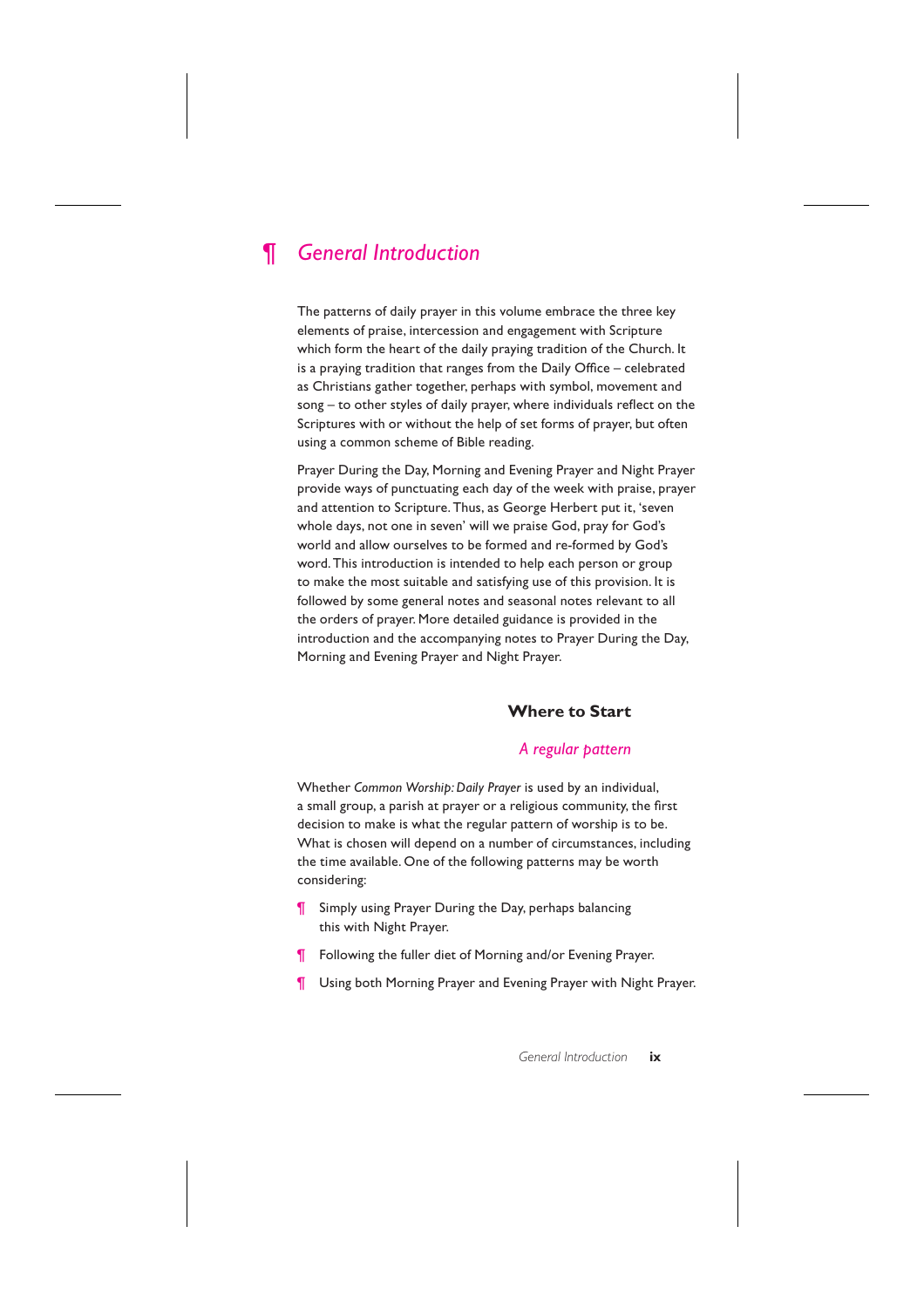¶ Celebrating a four-fold Office of Morning Prayer, Prayer During the Day in the form of Midday Prayer, Evening Prayer and Night Prayer.

Some will also be taking part in a daily celebration of the Holy Communion.

#### *Penitence*

There is also a decision to be made about whether or when to use one of the Forms of Penitence on pages 91–97. This may depend on whether Holy Communion or Night Prayer, both of which usually include prayers of penitence, are being celebrated that day.

### *Optional material and choices*

Further judgements will be needed about how much of the optional material in each order will be appropriate and which, if any, of the various alternative texts will be used. Choices will also be influenced by the way in which those who use this book decide to listen to God through Scripture in their daily prayer. It is advisable, once choices have been made, to use them consistently for at least four weeks before any change is made.

## **What to Read**

*Common Worship: Daily Prayer* is designed to be used with the *Common Worship* lectionaries. The annual lectionary booklet, which will need to be at hand, provides two tracks of readings suitable for the office, each with an Old Testament and a New Testament reading. Here are some questions that might be asked in deciding what to read:

#### *How many readings might be read each day?*

- **Those who are praying twice a day, morning and evening, may** simply follow both tracks in the lectionary booklet, a total of four readings a day.
- **T** Those who pray only once a day may use just one of the tracks.
- **x** *General Introduction*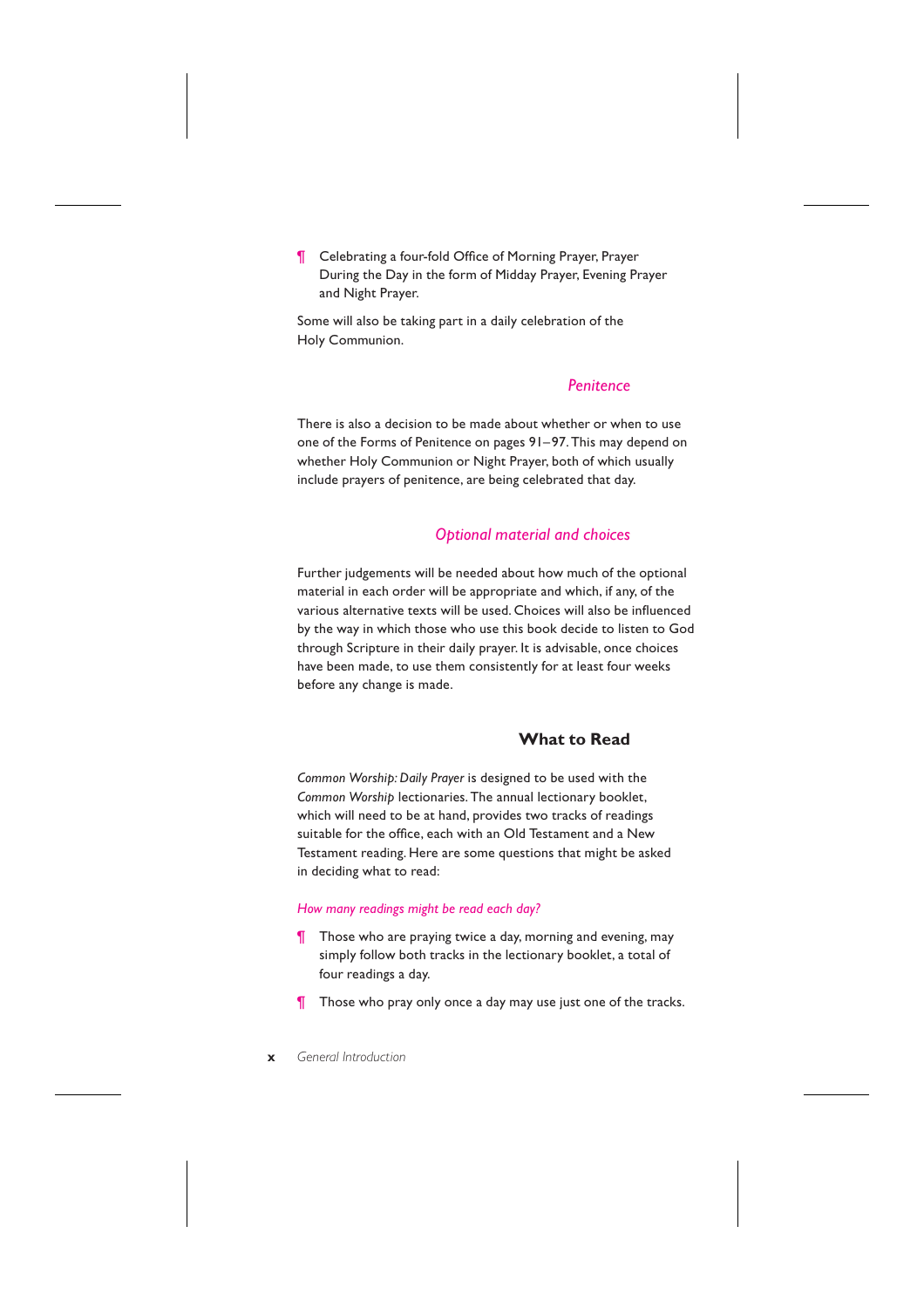Those who wish to concentrate on one biblical book at a time may follow just one of the readings from one of the tracks for a period, alternating between New Testament and Old Testament readings to retain a balance.

## *Can those who pray more than once a day create a varied pattern of prayer, praise and Bible reading?*

- ¶ Many people will use the *Common Worship* weekday lectionary at Morning and Evening Prayer, for which it is primarily designed. Prayer During the Day can then be a simple act of praise and prayer, possibly in the form of Midday Prayer.
- **T** Others may want to use Prayer During the Day as their opportunity for sustained engagement with Scripture and will concentrate their reading of Scripture there, thus freeing Morning or Evening Prayer to focus more on praise and intercession. In this case, the *Common Worship* weekday lectionary may be used at Prayer During the Day, whilst the short reading set for Prayer During the Day may be used within Morning or Evening Prayer.

There are many possible combinations. The important thing is to make responsible decisions about the use of Scripture that allow for reflection on God's word, and for the offering of praise to God and prayer for God's world in a balanced way during the day and week.

## **Choosing the Psalmody**

The *Common Worship* weekday lectionary provides psalm cycles designed to be followed at Morning and Evening Prayer.

Three shorter psalm cycles are provided in this book, all of which are intended primarily to be used with Prayer During the Day.

- ¶ Two tables making use of Psalm 119 and the Psalms of Ascent (Psalms 121–131 and 133) on a weekly, fortnightly or monthly pattern (page 24).
- ¶ A monthly psalm cycle for ordinary time (found within the daily orders for Prayer During the Day).
- ¶ A weekly psalm cycle for the seasons (found within the seasonal orders for Prayer During the Day).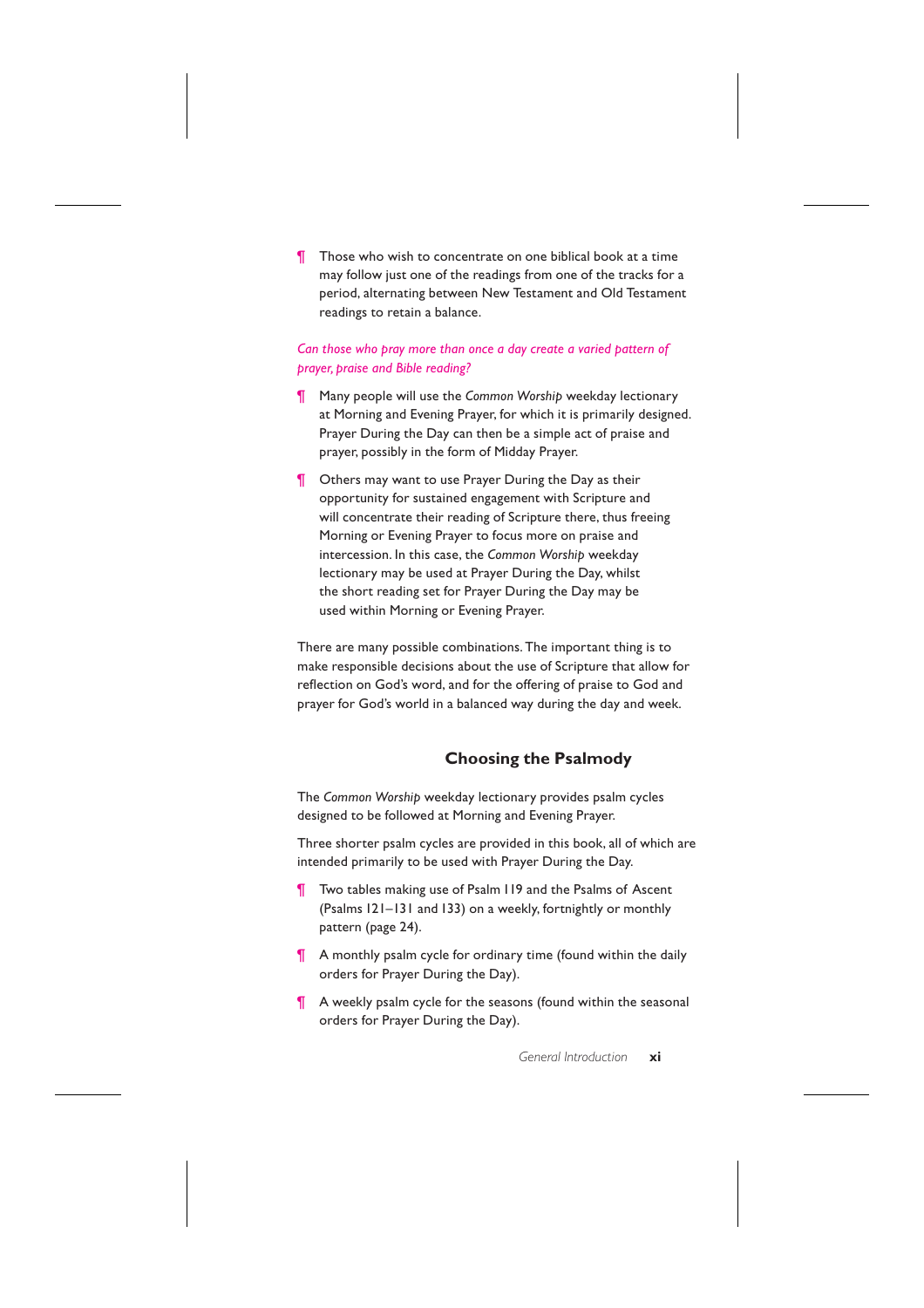If a pattern of Prayer During the Day, Morning and Evening Prayer is followed, it is recommended that the first of the above schemes for Prayer During the Day is followed, since there will be less likelihood of repetition in the psalmody.

- ¶ As with the Bible readings, the psalmody may be swapped between services, in a regular pattern. If several offices are said during the day and a more substantial diet of praise and psalmody is required at Midday Prayer, part of the Psalm provision in the *Common Worship* weekday lectionary may be used at Prayer During the Day, whilst one of the shorter Prayer During the Day cycles may be used at Morning or Evening Prayer.
- ¶ Suggested psalmody for Night Prayer is found within the order for Night Prayer itself and on the pages of daily and seasonal variations (pages 344–355).

## **Where to Look in** *Daily Prayer*

- ¶ The Contents pages indicate where each order of prayer can be found.
- It will also be necessary to know the time of the Christian year. This can be found out from the Seasonal Notes on pages xix–xx (or from the annual lectionary booklet).
- ¶ In Ordinary Time (see page xx), there is a separate order for each day of the week for Prayer During the Day, Morning and Evening Prayer. There is also daily provision for Night Prayer (on pages 344–347).
- ¶ For each liturgical season, there is a separate order for Prayer During the Day, Morning and Evening Prayer. There is also seasonal provision for Night Prayer (on pages 348–355).
- ¶ The Collects and suggested canticles and refrains for Ordinary Time, for the seasons and for Holy Days may be found on pages 412–534. The Holy Days are set out in the Calendar  $(pages  $1-16)$ ).$
- ¶ The General Notes (pages xvii–xviii) should also be consulted.

#### **xii** *General Introduction*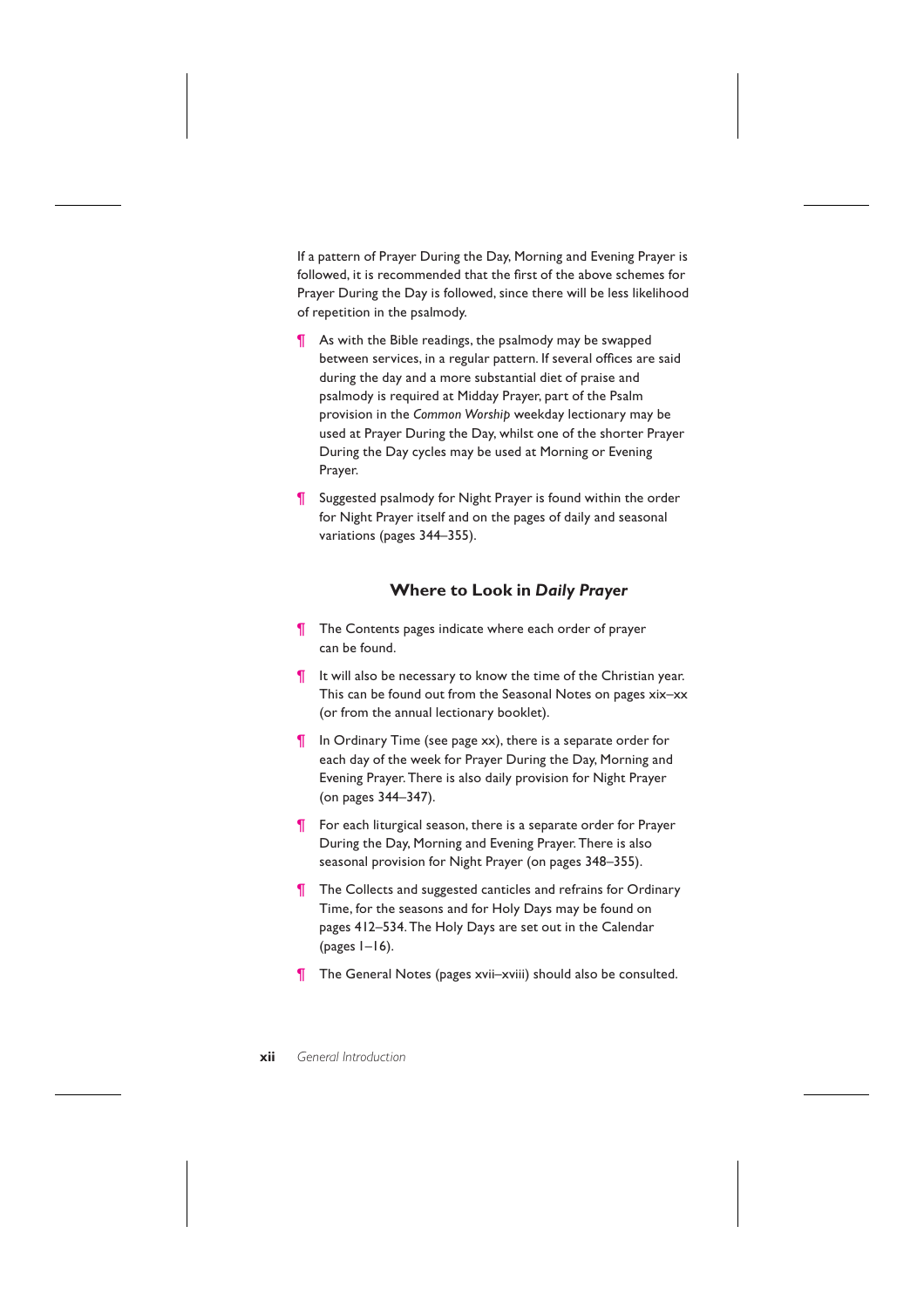## **Setting the Scene**

Attention to the place of prayer is important for those who are praying with others as much as for those who are praying by themselves.

- ¶ A group may find it helpful to sit in a semi-circle in an appropriately sized space, around a lectern on which the Bible is placed, rather than behind each other in pews in the main body of the church. An individual might sit regularly in a particular place, before an open Bible.
- ¶ Another focus may be found helpful, in addition to or occasionally in place of the lectern or Bible, such as a cross, a candle, an icon, a symbol of the season or some other Christian symbol.
- ¶ Other locations (e.g. around the font for the Thanksgiving for Holy Baptism on pages 306–307) may be suitable on different occasions, or during particular seasons.
- ¶ For those praying alone, anything that helps to give a sense of sharing in the prayer of the whole Church is to be welcomed.

#### **Deciding How**

The way in which these orders are celebrated helps or hinders the prayer of the worshipping group. Here are some well-tried suggestions:

- ¶ It is good to involve a number of people in leading and participating: reading from the Bible, for example, reading or leading the psalmody, or contributing biddings at the Prayers of Intercession.
- ¶ Singing, however simply, and even on one's own, helps to deepen the worship. Singing can also unite a group or congregation, enriching their prayer and praise.
- ¶ A gentle and regular pace will also help to achieve this unity and focus the worship on God.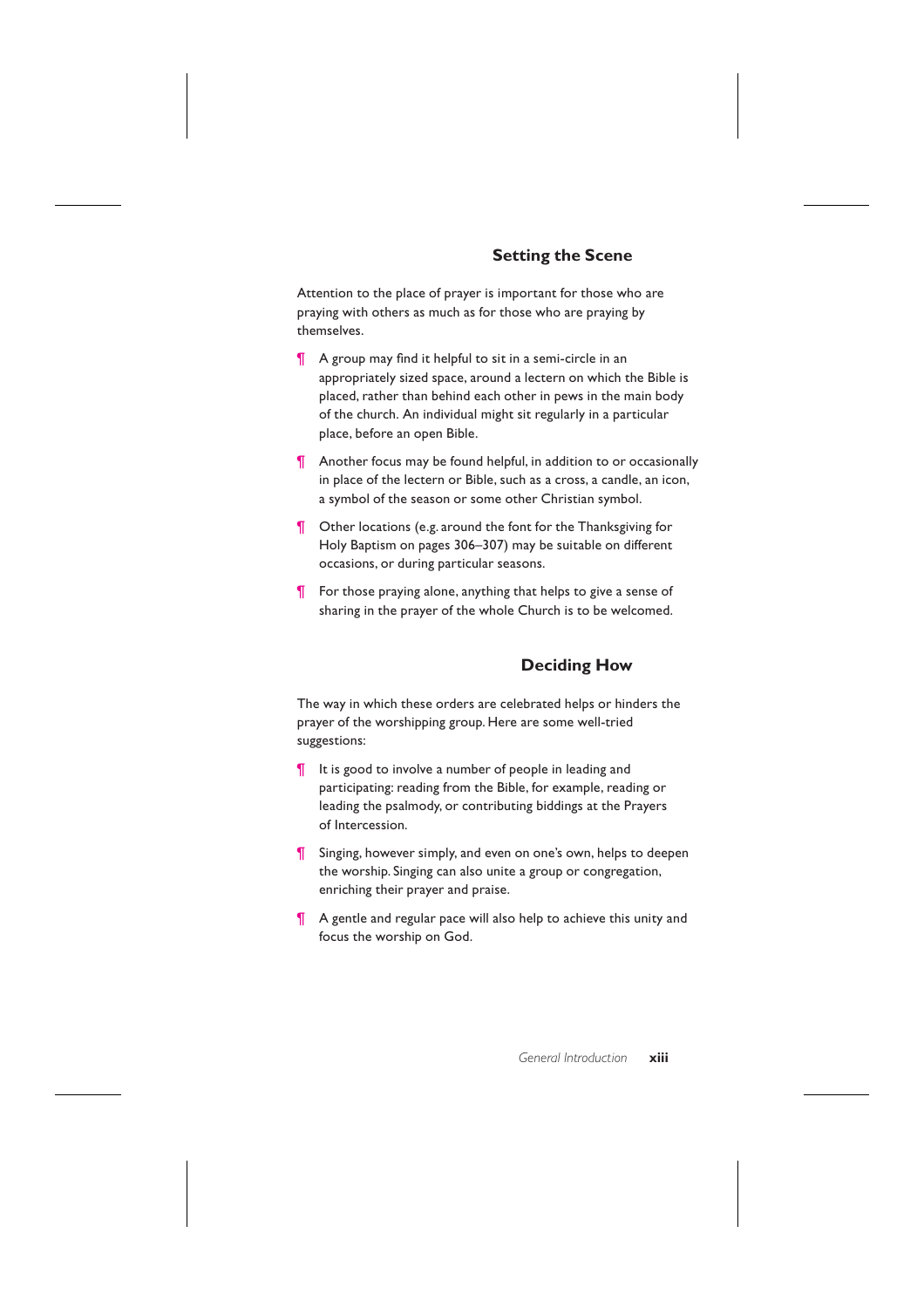- ¶ Silence is not only an essential element of prayer and reflection, but also an effective way of binding the community together. It may be used at various points in any of the orders of prayer.
- Body posture is important, too. Even those who are praying alone will find that appropriate variation of position makes a positive difference.
- ¶ All of the orders lend themselves to the use of symbols and simple actions. A rough wooden cross in Passiontide, the Paschal Candle during Easter, icons of saints from All Saints' Day until Advent are some seasonal ideas. The lighting of candles at appropriate points in the Forms of Penitence (pages 91–97) and, of course, during the Blessing of Light (pages 110–111), followed perhaps by the burning of incense in a censer or a simple pot during the singing of Psalm 141, are obvious and natural ways of expressing the liturgical words in action.

Decisions about singing, silence, symbol and the leading of the order of prayer should be made in advance, together with other necessary preparations. This ensures that worship can be offered by a well-prepared and confident praying community.

## **How to Recite**

Whether singing or speaking, there are different ways of treating psalms and canticles.

- ¶ Some of the psalms, such as the more personal and penitential ones, are perhaps best spoken by a single voice. Everyone is encouraged to join in saying 'Glory to the Father…' at the end.
- ¶ Other psalms may be recited alternately (different individuals or groups taking alternate verses) or responsorially (using the refrain provided for the psalm – see pages 647–648) at the beginning, end and whenever the symbol [*R*] appears.
- ¶ Certain psalms are best recited corporately; this is particularly appropriate for the opening canticles.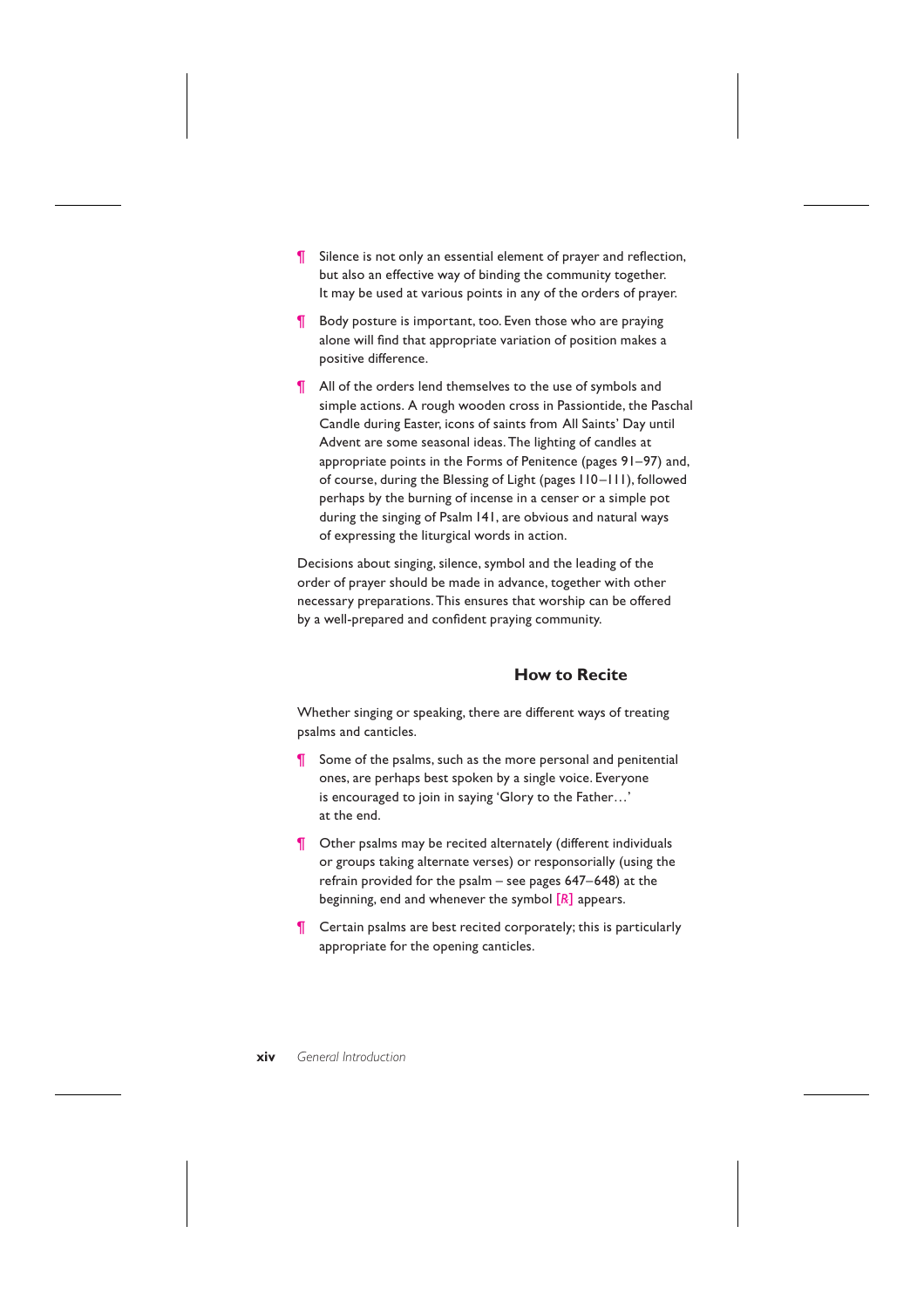- ¶ The other canticles also have a refrain (sometimes called an antiphon) which is provided to set the tone. The antiphon both gives an indication of the daily or seasonal emphasis and provides text for an easily memorized musical response. It is usually used at the beginning and end of a canticle but, if this refrain is all that the people say or sing, it may be repeated regularly throughout the canticle.
- ¶ Even when praying alone, individuals may find that their act of praise and prayer is transformed by reading aloud.

## **Being Part of a Wider Community of Prayer**

Finally, although these are flexible orders of prayer that can be used in different ways according to the needs of particular praying people and communities, they will also, through common structures, texts and patterns of Scripture reading, unite those using them into one larger community of prayer. This community extends to all of those who, through the ages and across the nations, have sought to do as Jesus taught us and pray together for the hallowing of God's name and the coming of God's kingdom.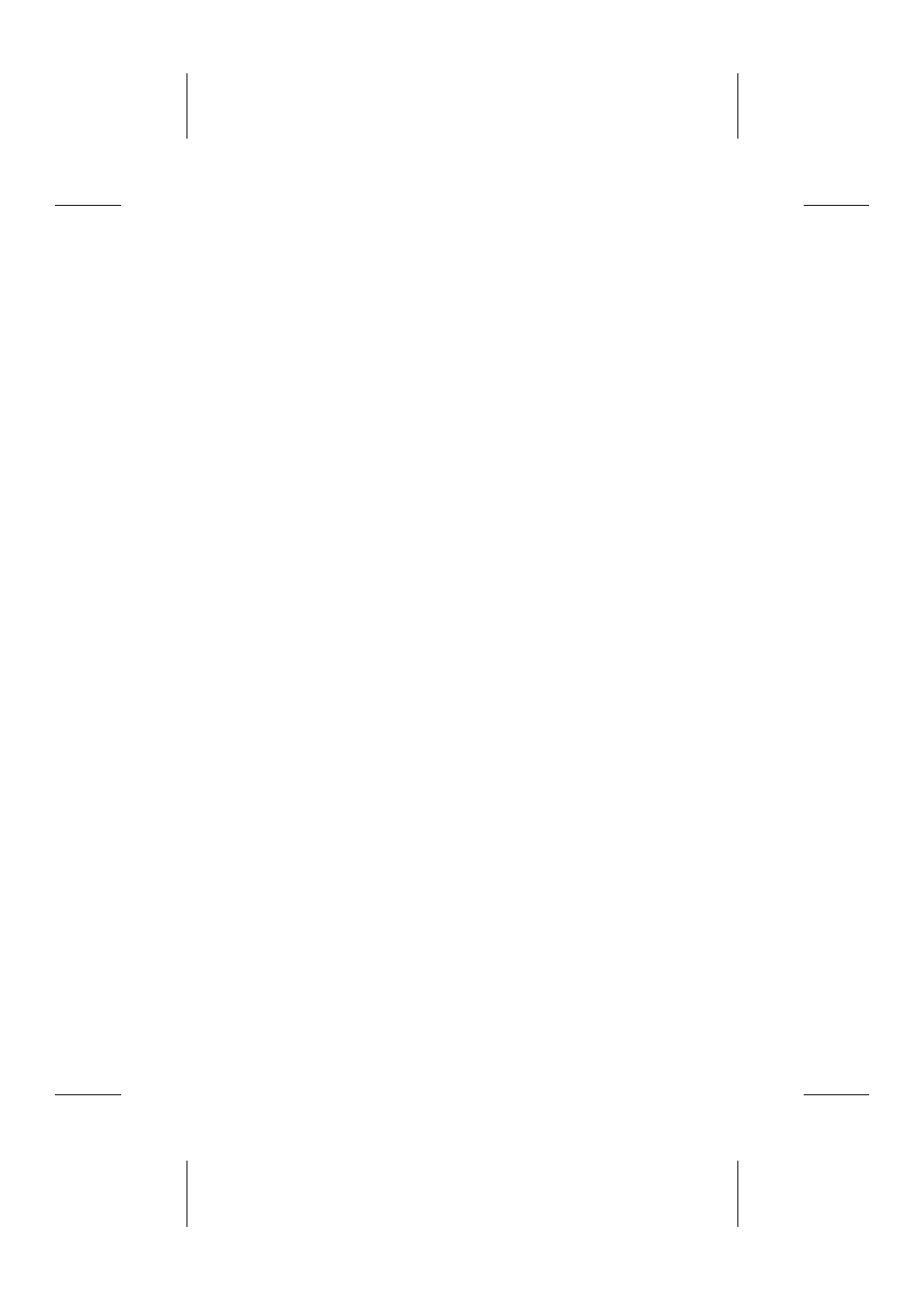## *¶ General Notes*

*More detailed notes relating to each order of prayer follow the Introduction to each order. The following general notes are relevant to all the orders.*

#### **1 Saying and Singing**

In the rubrics, 'said' and 'sung' are interchangeable.

**2 Brackets**

Items in square brackets [ ] may be omitted.

#### **3 Hymns and Songs**

Various points are indicated for the singing of hymns and songs but, if occasion requires, they may also be sung at other points. The hymns suggested are optional.

#### **4 Silences**

Periods of silence may be kept at different points. Silence may be particularly suitable at the beginning, after the readings and any sermon, and during the prayers.

## **5 Other versions**

The readings and psalms may be read from any version which is not prohibited.

#### **6 Psalms**

References to the psalms are for the *Common Worship Psalter.* When versions of the psalms other than the *Common Worship Psalter* are used, such adaptations are made as are necessary.

## **7 Canticles**

The canticles may be replaced by suitable hymns or songs. Metrical paraphrases may be used in place of the biblical canticles.

**8 Refrains**

Refrains (antiphons) have been provided, for optional use, with the canticles and the psalms. Refrains drawn from other passages of Scripture may be used.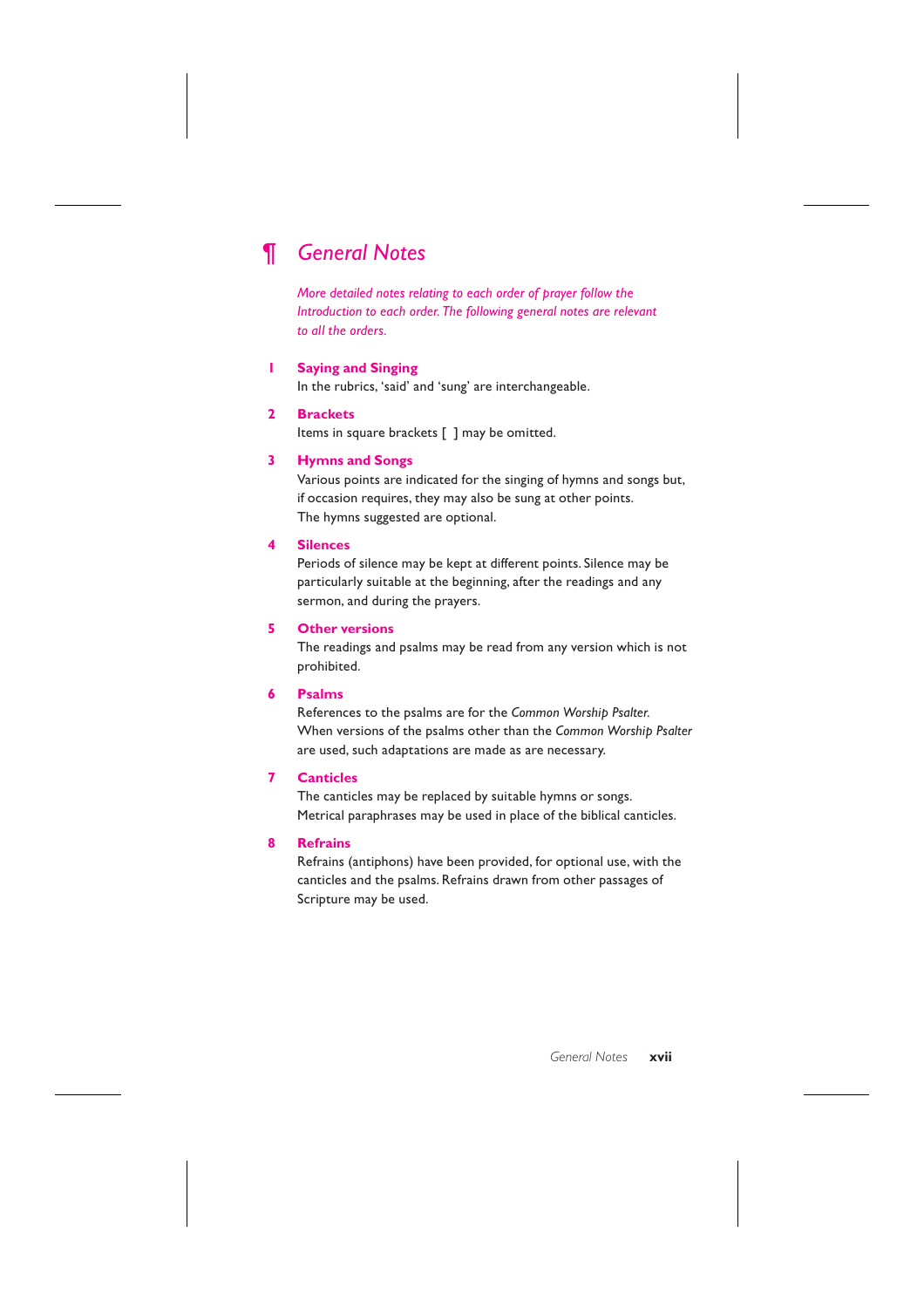#### **9 The Peace**

The Peace may be exchanged at the Conclusion of any order.

- The peace of the Lord be always with you
- *All* **and also with you.**

#### *These words may be added*

Let us offer one another a sign of peace, God's seal on our prayers.

#### **10 Holy Days**

On Principal Feasts and other Principal Holy Days the orders of the season are used, except that on the Annunciation of Our Lord to the Blessed Virgin Mary the Christmas orders are used.

On Festivals, the orders for the period from All Saints' Day until the day before the First Sunday of Advent may be used, with the following exceptions:

- ¶ On the Festivals of Stephen, John and the Holy Innocents, the Christmas orders are used;
- on the Festivals of Joseph, the Visit of the Blessed Virgin Mary to Elizabeth, and the Blessed Virgin Mary, the Christmas orders may be used;
- ¶ on the Festival of the Birth of John the Baptist, the Advent orders may be used;
- on the Festival of Mary Magdalene, the Easter orders may be used;
- ¶ on the Festival of the Transfiguration, the Epiphany orders may be used; and
- **T** on Holy Cross Day, the Passiontide orders may be used.

On Lesser Festivals and Commemorations the orders of the Season or of Ordinary Time, as the case may be, are used.

Collects, canticles and refrains specified for each Holy Day (texts that are proper to the day) can be found on pages 412–445 (Temporale) and 446–526 (Sanctorale).

For more detailed seasonal notes, see pages xix–xx.

#### **11 The Collect**

The Collect of the day is usually the prayer proper to the Sunday of the current week. However, the Collect of a Principal Feast, other Principal Holy Day or Festival replaces this as the Collect of the day. When a Lesser Festival falls on a weekday, its Collect may be used in place of the Sunday Collect.

**xviii** *General Notes*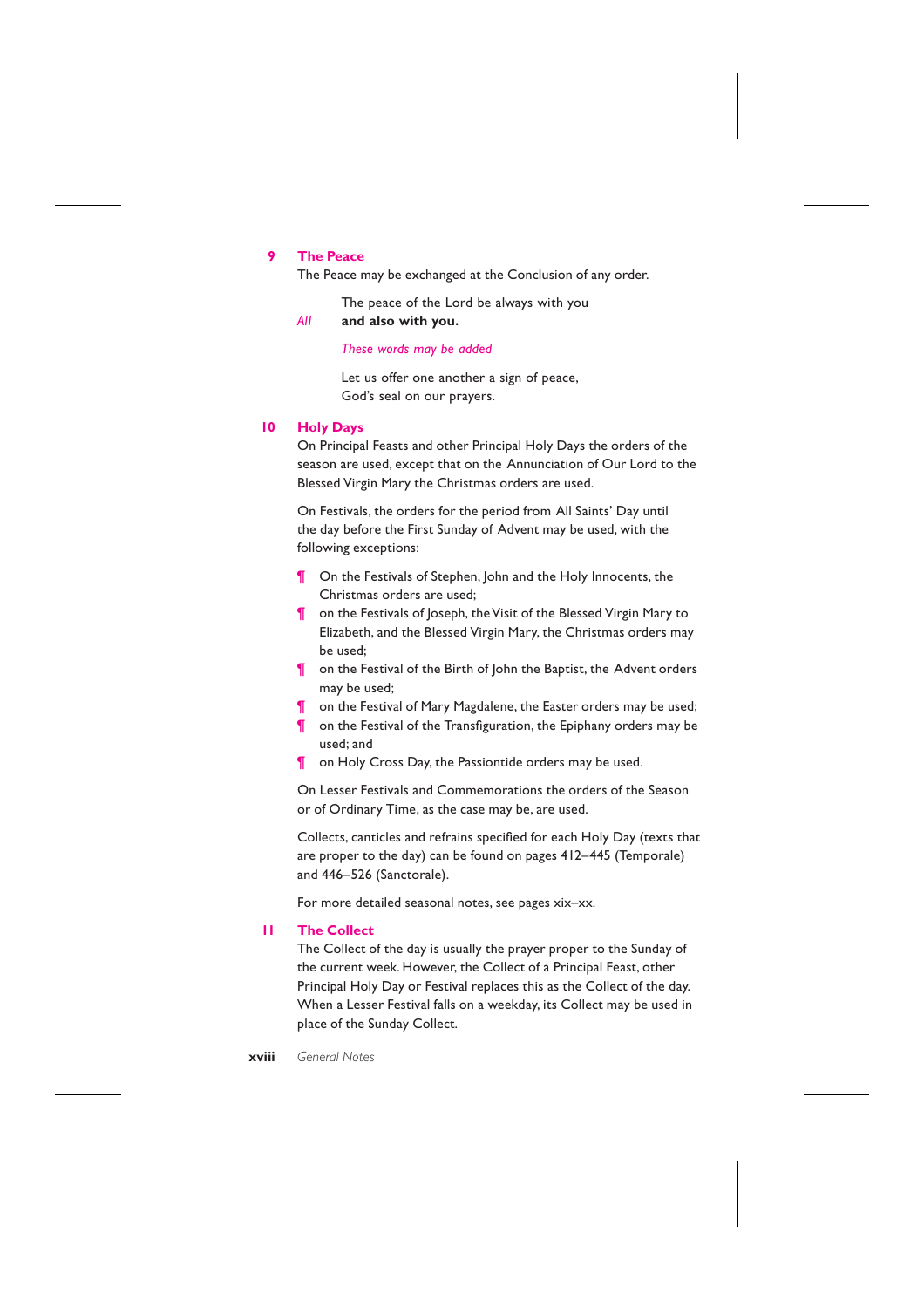## **Seasonal Notes**

The Sundays of the Year are listed in the Calendar on pages 2–4. The following notes explain the duration of each Season and relate them to the celebration of Prayer During the Day, Morning and Evening Prayer and Night Prayer.

#### **1 Advent**

- ¶ Advent begins at Evening Prayer on the Eve of the First Sunday of Advent and ends before Evening Prayer on Christmas Eve (except that the Collect of Christmas Eve is used throughout the day).
- ¶ The Collect of the First Sunday of Advent may be used each day in Advent.

#### **2 Christmas**

- ¶ Christmas begins at Evening Prayer on Christmas Eve; except that the Collect of Christmas Eve remains in use throughout the day. Christmas ends before Evening Prayer on the Eve of the Epiphany.
- ¶ If a Festival falls on either of the Sundays of Christmas, it may be observed on the Sunday or be transferred to the first available day.

#### **3 Epiphany**

- ¶ Epiphany begins at Evening Prayer on the Eve of the Epiphany (which may be celebrated on 6 January or the Sunday between 2 and 8 January) and ends at Evening Prayer (or Night Prayer) on the Feast of the Presentation (which may be celebrated on 2 February or the Sunday between 28 January and 3 February).
- **4 Lent**
	- ¶ Lent begins at Morning Prayer on Ash Wednesday and ends after Evening Prayer (or Night Prayer) on Easter Eve.
	- 'Alleluia' is not said in Lent.
	- ¶ The Collect of Ash Wednesday may be used on any day in Lent.
	- ¶ Although Passiontide is a part of Lent, material proper to Passiontide is used from Evening Prayer on the Eve of the Fifth Sunday of Lent to the evening of Easter Eve (except where other provision is made, see below).
	- ¶ No Principal Feast, Festival or Lesser Festival may be observed in Holy Week.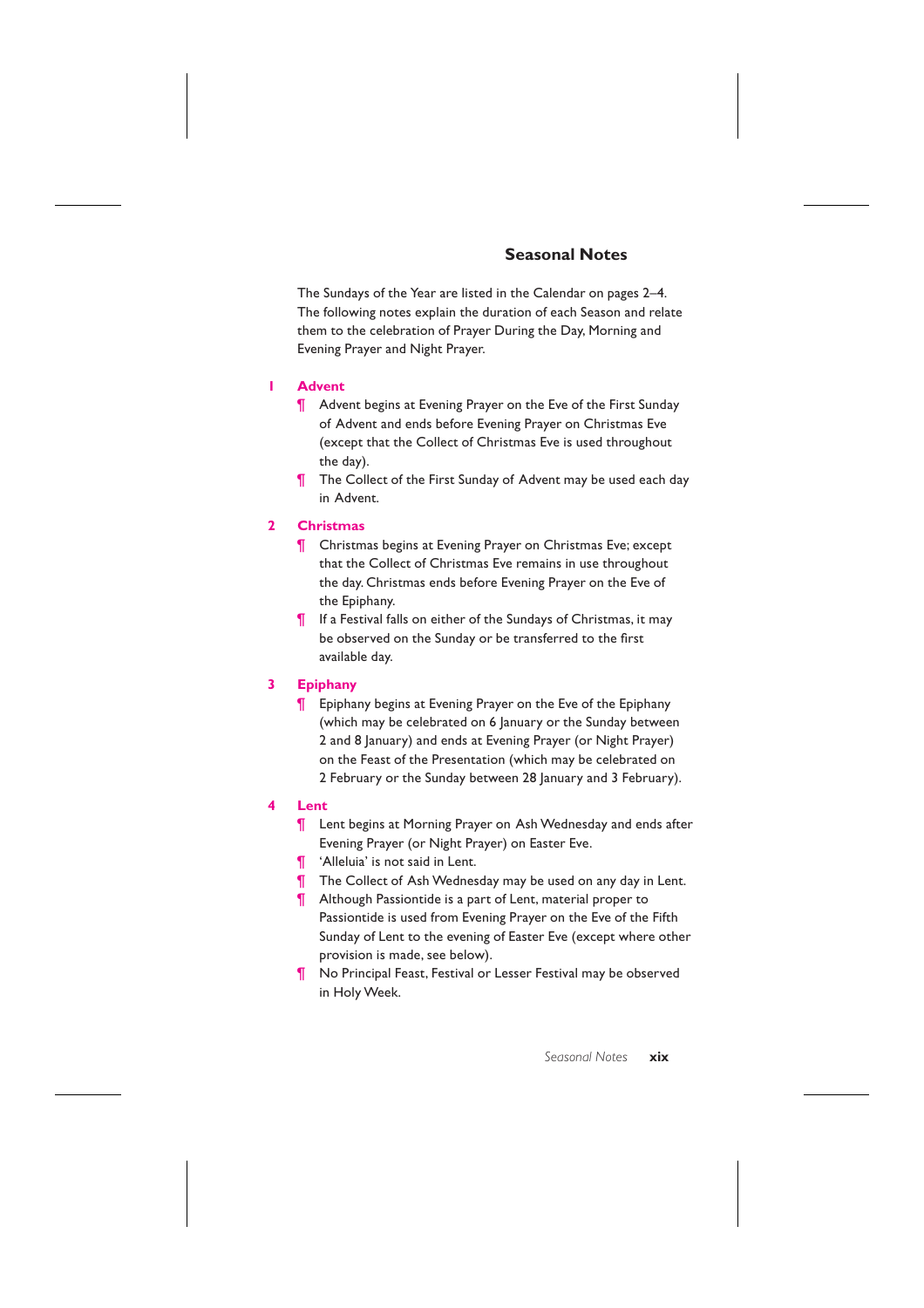- From after the evening celebration of the Last Supper on Maundy Thursday to the EasterVigil, Morning, Evening or Night Prayer may be said in the following way:
	- ¶ the Preparation is omitted and the order
	- begins with the psalms;
	- ¶ all glorias and doxologies are omitted;
	- ¶ the Responsory is omitted;
	- ¶ the Prayers consist of the Collect alone;
	- ¶ the Conclusion is omitted.

## **5 Easter**

- ¶ Easter begins with the EasterVigil and ends after Evening Prayer (or Night Prayer) on the Day of Pentecost.
- ¶ Rogation Days are the three days before Ascension Day, when prayer is offered for God's blessing on the fruits of the earth and on human labour.
- The nine days after Ascension Day until the Day of Pentecost are days of prayer and preparation for the outpouring of the Holy Spirit.
- ¶ No Principal Feast, Festival or Lesser Festival is celebrated in Easter Week.
- **T** Material proper to Easter is used from the Easter Vigil. Material proper to the period from Ascension Day until the Day of Pentecost is used from Evening Prayer on the Eve of Ascension Day.
- ¶ 'Alleluia' may be added to any refrain.
- The Paschal Candle may be lit at all offices until Evening Prayer (or Night Prayer) on the Day of Pentecost.

#### **6 Ordinary Time**

- ¶ Ordinary Time is the period from the day after the feast of the Presentation of Christ (which may be celebrated on 2 February or the Sunday between 28 January and 3 February) until Shrove Tuesday, and the period between the Day of Pentecost and the First Sunday of Advent.
- ¶ During Ordinary Time there is no seasonal emphasis, except that the period between All Saints' Day and the First Sunday of Advent is observed as a time of celebration and reflection on the reign of Christ in earth and in heaven. Appropriate forms and variations for Prayer During the Day, Morning and Evening Prayer and Night Prayer are provided to emphasize this theme in the final weeks of Ordinary Time.
- **xx** *Seasonal Notes*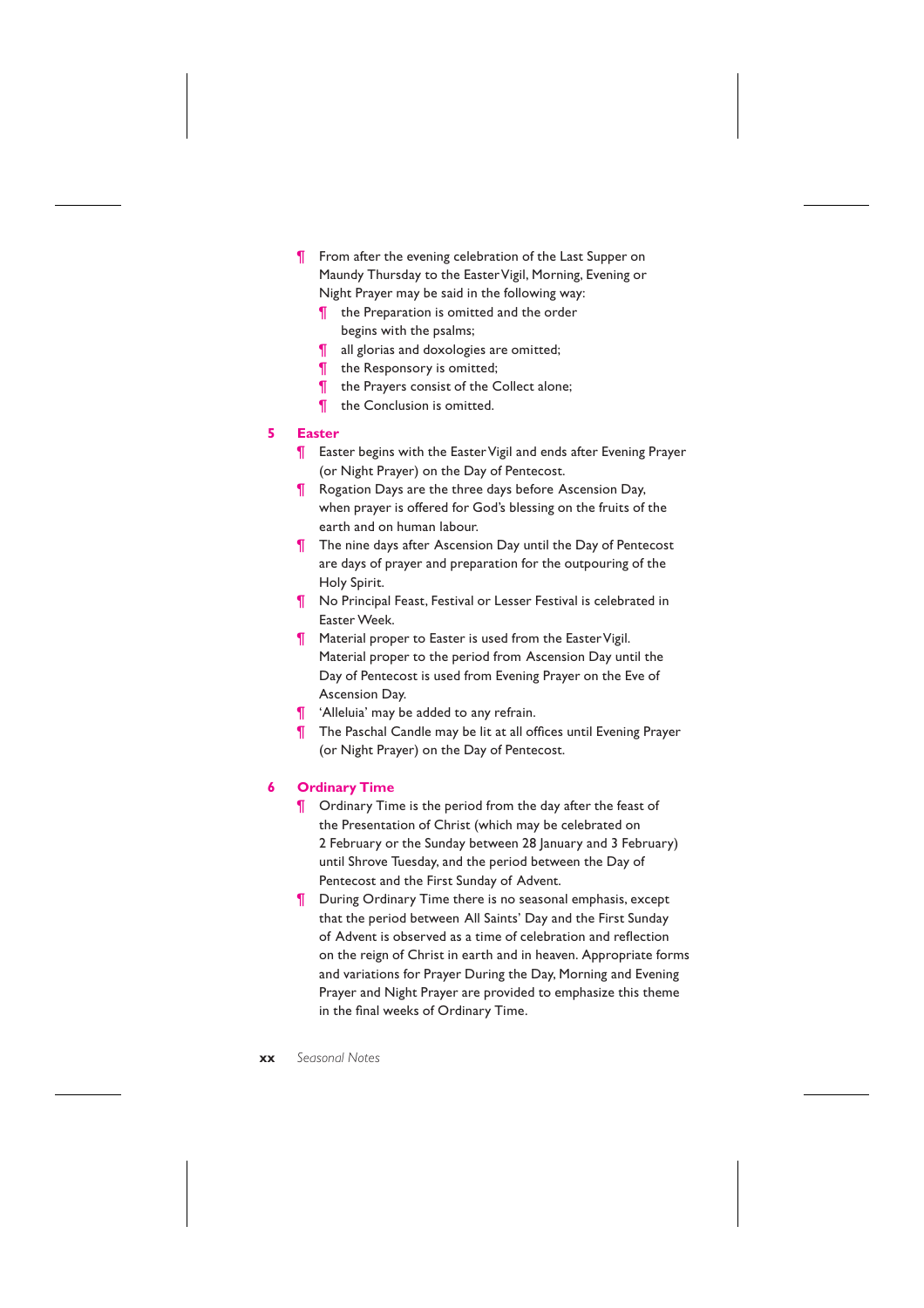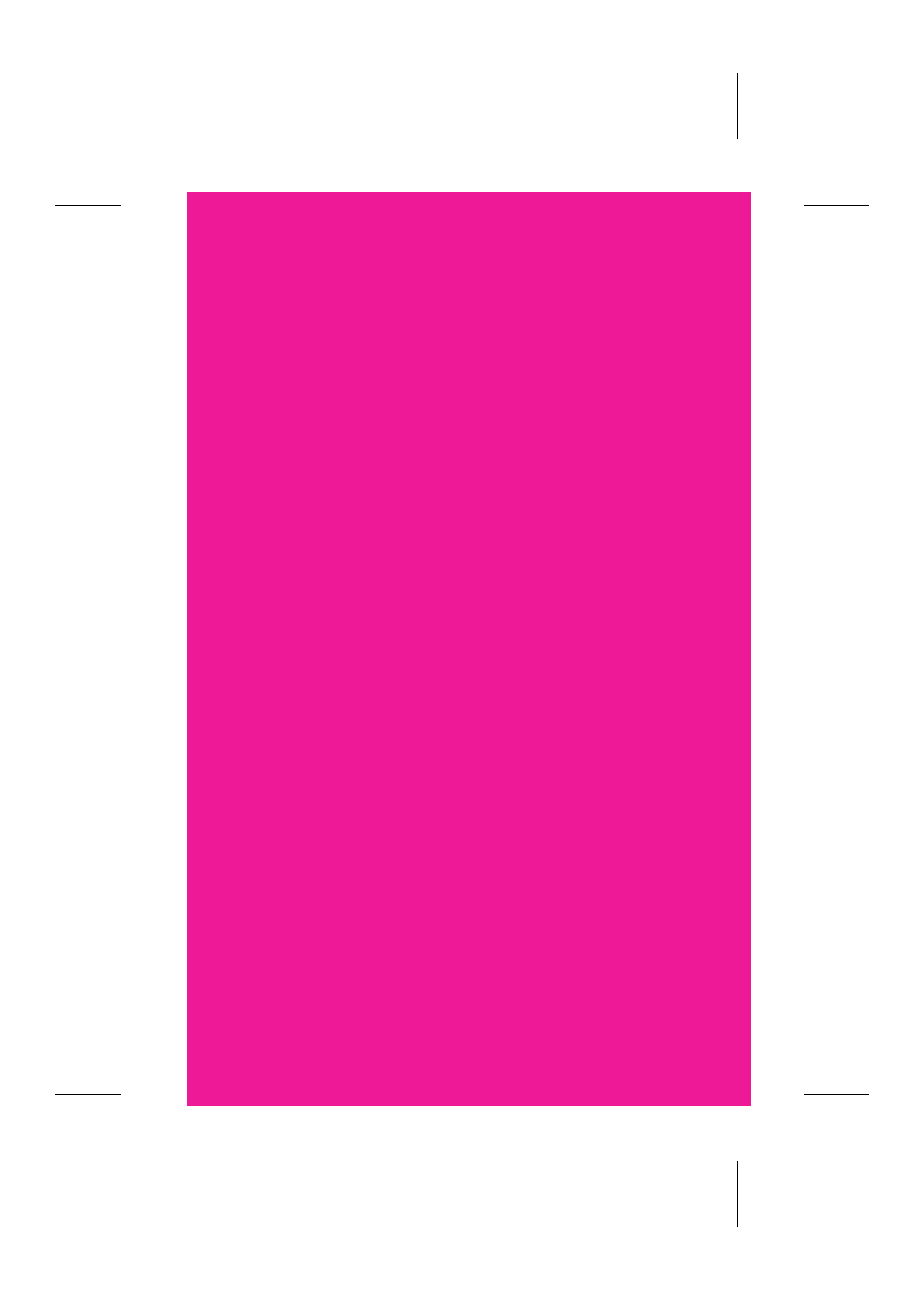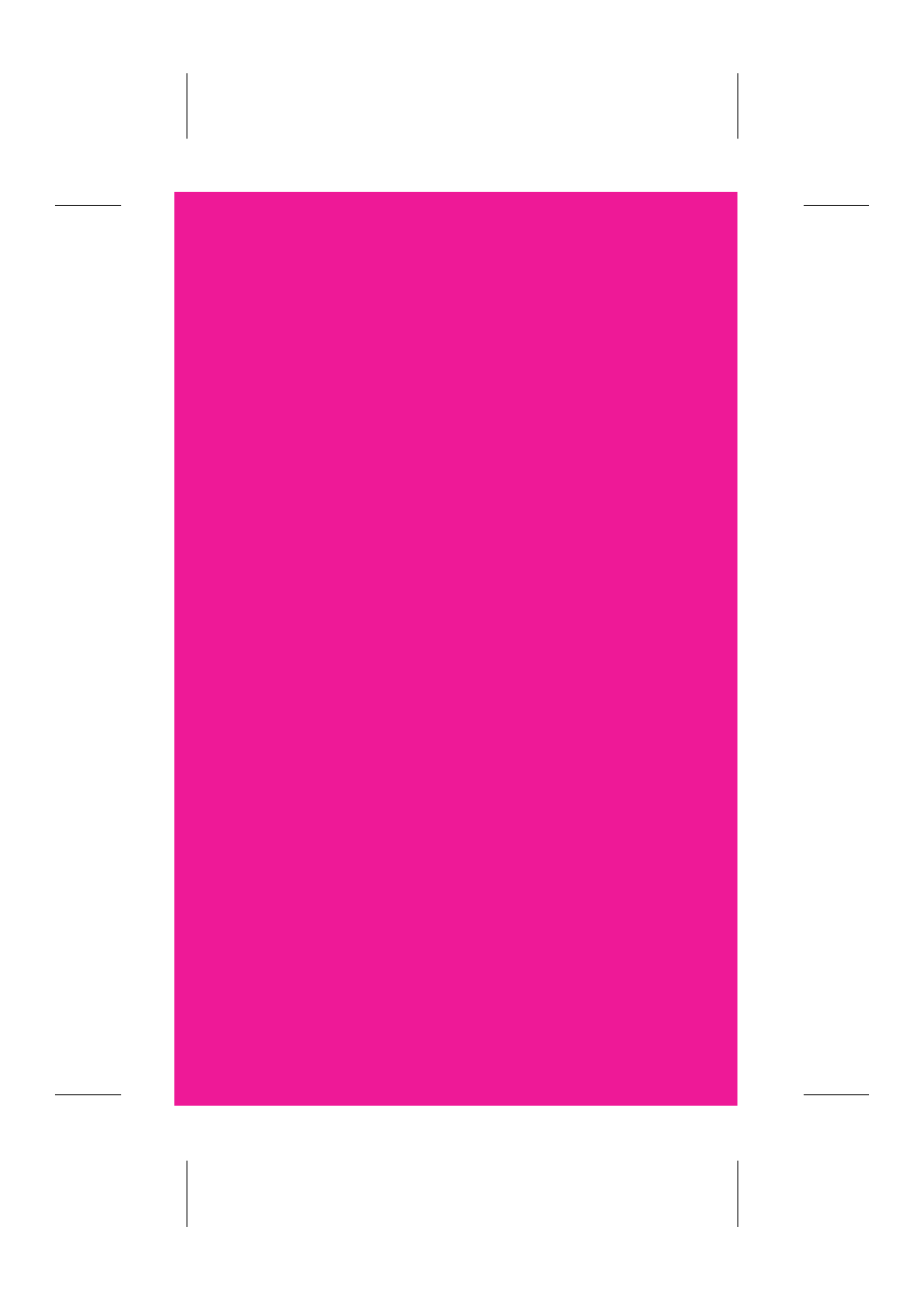# **The Calendar**

*For Rules to Order the Christian Year, see* Common Worship: Services and Prayers for the Church of England*, page 526.*

In the printing of the Calendar, Principal Feasts and other Principal Holy Days are printed in **bold**; Festivals are printed in roman typeface; other Sundays and Lesser Festivals are printed in ordinary roman typeface, in black. Commemorations are printed in *italics*.

*Calendar* **1**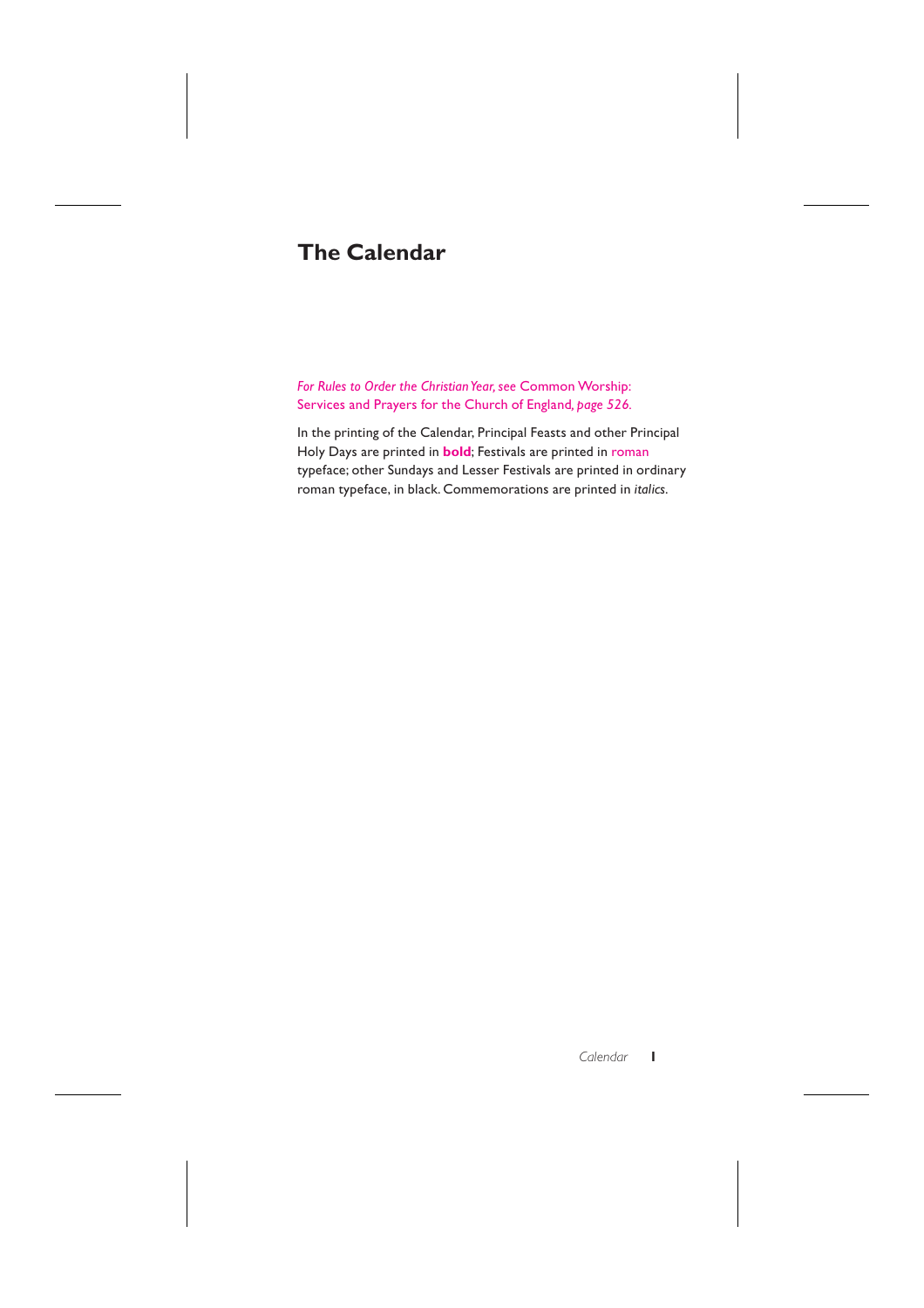## ¶ *The Seasons*

### **Advent**

The First Sunday of Advent The Second Sunday of Advent The Third Sunday of Advent *From 17 December (O Sapientia) begin the eight days of prayer before Christmas Day* The Fourth Sunday of Advent Christmas Eve

## **Christmas**

**Christmas Day** *– 25 December* The First Sunday of Christmas The Second Sunday of Christmas

*The days after Christmas Day until the Epiphany traditionally form a unity of days of special thanksgiving.*

## **Epiphany**

**The Epiphany** *– 6 January* The Baptism of Christ *– The First Sunday of Epiphany* The Second Sunday of Epiphany The Third Sunday of Epiphany The Fourth Sunday of Epiphany **The Presentation of Christ in the Temple** (Candlemas) – *2 February*

## **Ordinary Time**

*This begins on the day following the Presentation*

The Fifth Sunday before Lent The Fourth Sunday before Lent The Third Sunday before Lent The Second Sunday before Lent The Sunday next before Lent

**2** *Calendar*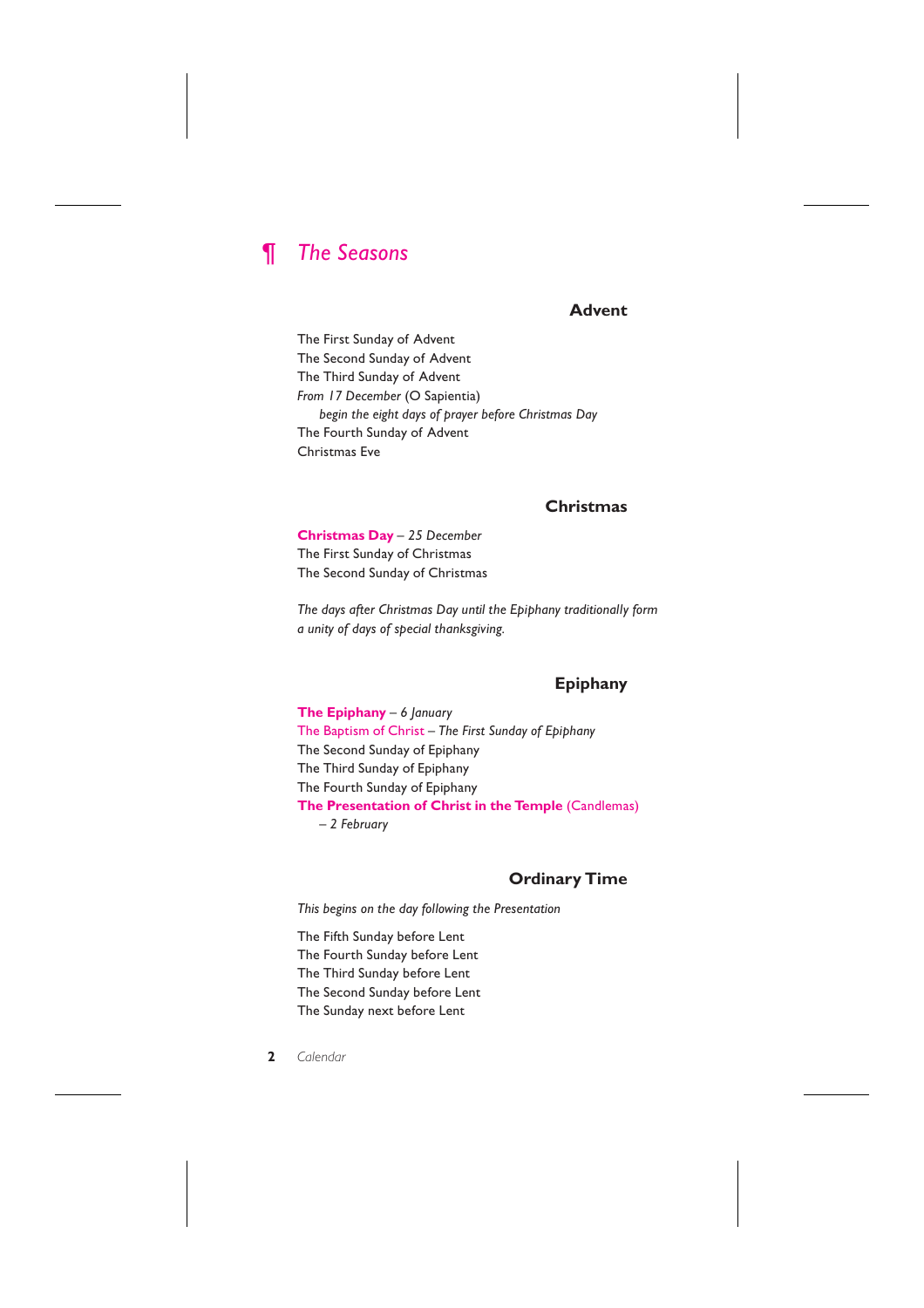#### **Lent**

#### **Ash Wednesday**

The First Sunday of Lent The Second Sunday of Lent The Third Sunday of Lent The Fourth Sunday of Lent *– Mothering Sunday* The Fifth Sunday of Lent *(Passiontide begins)* Palm Sunday Monday of Holy Week Tuesday of Holy Week Wednesday of Holy Week **Maundy Thursday Good Friday** Easter Eve

## **Easter**

#### **Easter Day**

Monday of Easter Week Tuesday of Easter Week Wednesday of Easter Week Thursday of Easter Week Friday of Easter Week Saturday of Easter Week The Second Sunday of Easter The Third Sunday of Easter The Fourth Sunday of Easter The Fifth Sunday of Easter The Sixth Sunday of Easter **Ascension Day** *From Friday after Ascension Day begin the nine days of prayer before Pentecost*

The Seventh Sunday of Easter *– Sunday after Ascension Day* **Pentecost (Whit Sunday)**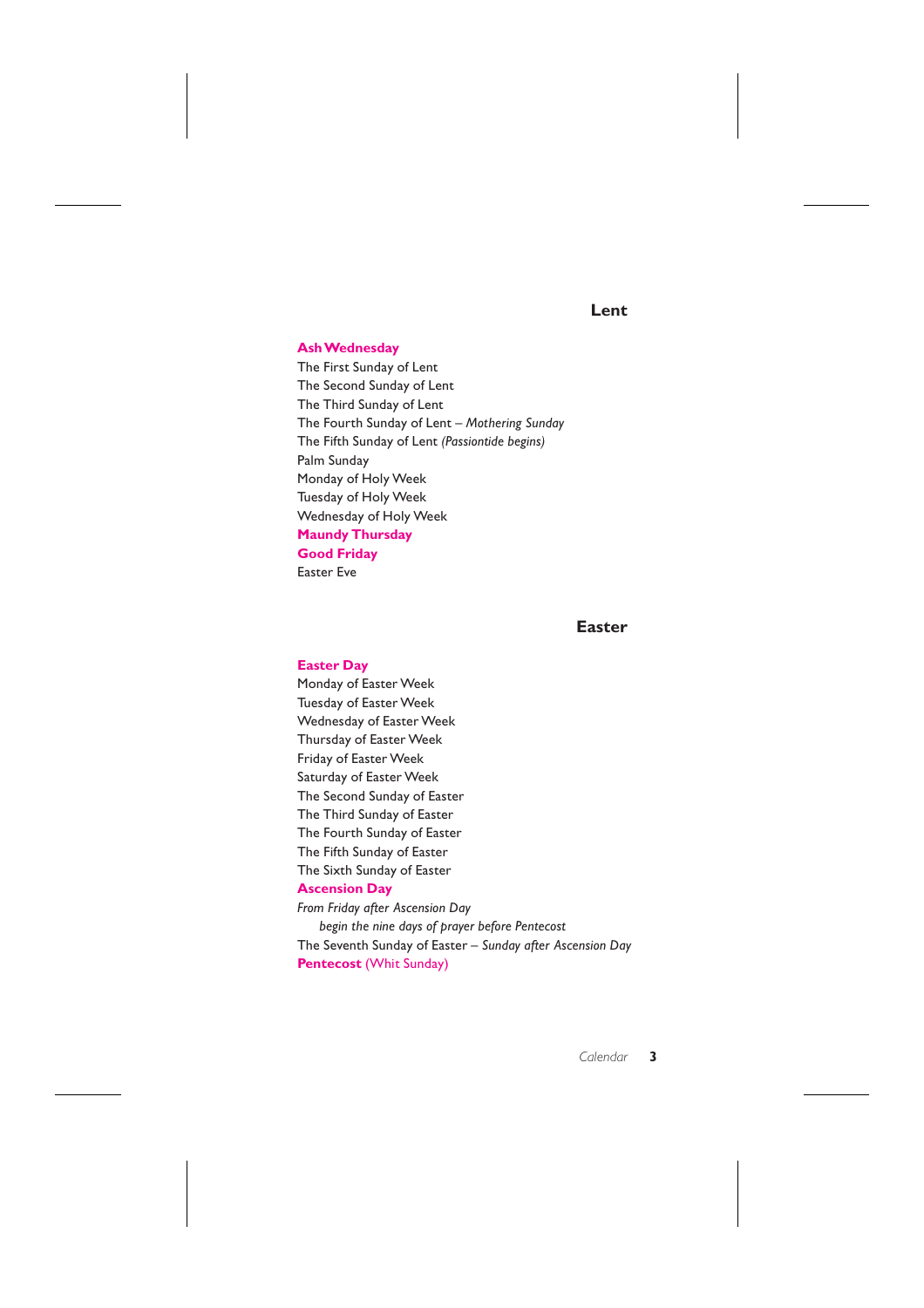## **Ordinary Time**

*This is resumed on the Monday following the Day of Pentecost*

#### **Trinity Sunday**

*The Thursday after Trinity Sunday may be observed as* The Day of Thanksgiving for the Institution of Holy Communion (Corpus Christi) The First Sunday after Trinity The Second Sunday after Trinity The Third Sunday after Trinity The Fourth Sunday after Trinity The Fifth Sunday after Trinity The Sixth Sunday after Trinity The Seventh Sunday after Trinity The Eighth Sunday after Trinity The Ninth Sunday after Trinity The Tenth Sunday after Trinity The Eleventh Sunday after Trinity The Twelfth Sunday after Trinity The Thirteenth Sunday after Trinity The Fourteenth Sunday after Trinity The Fifteenth Sunday after Trinity The Sixteenth Sunday after Trinity The Seventeenth Sunday after Trinity The Eighteenth Sunday after Trinity The Nineteenth Sunday after Trinity The Twentieth Sunday after Trinity The Twenty-first Sunday after Trinity The Last Sunday after Trinity Dedication Festival *– The First Sunday in October or The Last Sunday after Trinity, if date unknown* **All Saints' Day** *– 1 November The Sunday between 30 October and 5 November may be kept as* All Saints' Sunday *or as:* The Fourth Sunday before Advent The Third Sunday before Advent The Second Sunday before Advent Christ the King *– The Sunday next before Advent*

**4** *Calendar*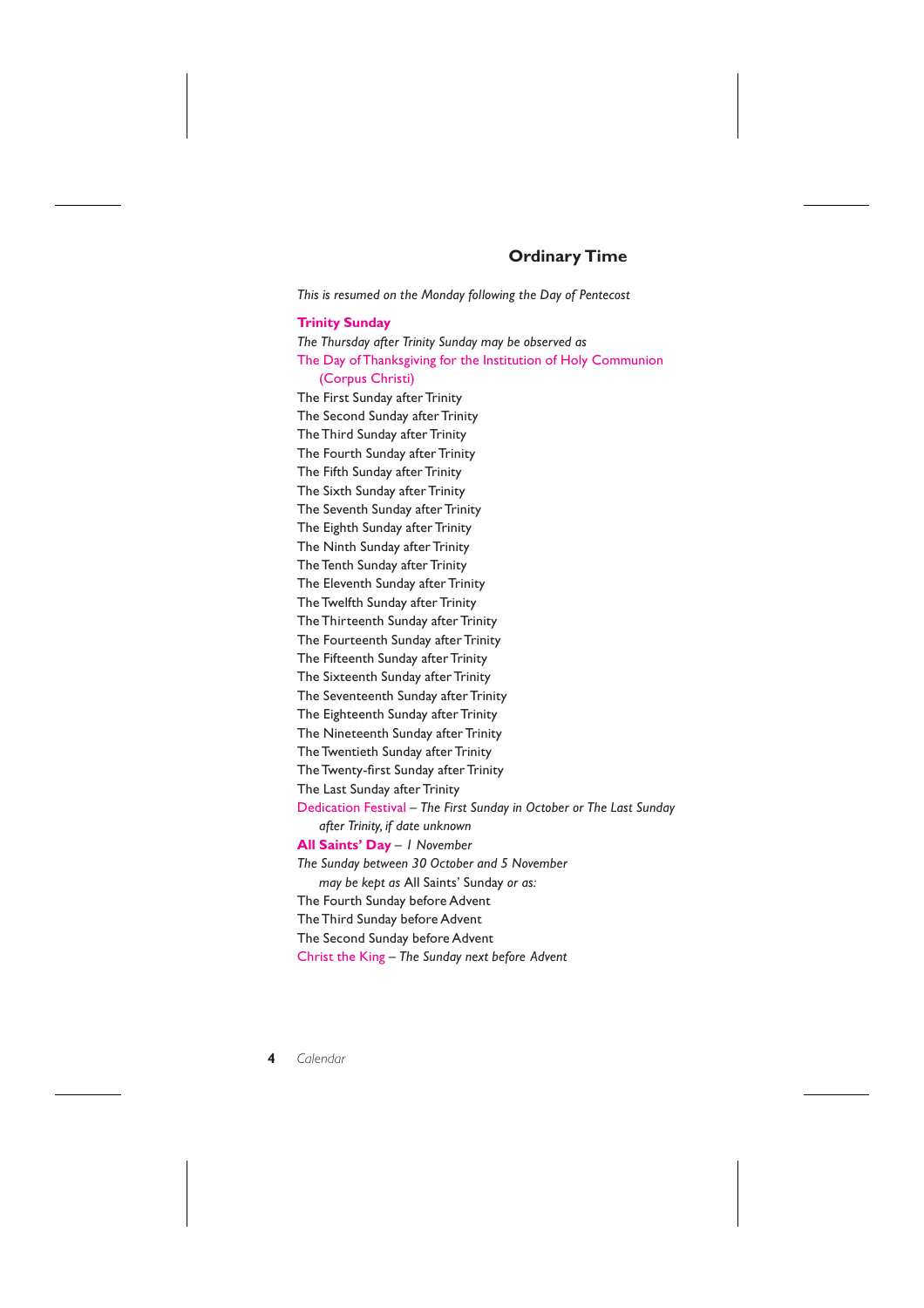# ¶ *Holy Days*

*For the key to the typography, see page 1.*

## **January**

#### 1 The Naming and Circumcision of Jesus

- 2 Basil the Great and Gregory of Nazianzus, Bishops, Teachers of the Faith, 379 and 389
- *2 Seraphim, Monk of Sarov, Spiritual Guide, 1833*
- *2 Vedanayagam Samuel Azariah, Bishop in South India, Evangelist, 1945*

#### **6 The Epiphany**

- *10 William Laud, Archbishop of Canterbury, 1645*
- *11 Mary Slessor, Missionary in West Africa, 1915*
- 12 Aelred of Hexham, Abbot of Rievaulx, 1167
- *12 Benedict Biscop, Abbot of Wearmouth, Scholar, 689*
- 13 Hilary, Bishop of Poitiers, Teacher of the Faith, 367
- *13 Kentigern (Mungo), Missionary Bishop in Strathclyde and Cumbria, 603*
- *13 George Fox, Founder of the Society of Friends (the Quakers), 1691*
- 17 Antony of Egypt, Hermit, Abbot, 356
- *17 Charles Gore, Bishop, Founder of the Community of the Resurrection, 1932*

#### *18–25 Week of Prayer for Christian Unity*

- *18* Amy Carmichael, Founder of the Dohnavur Fellowship, Spiritual Writer, 1951
- 19 Wulfstan, Bishop of Worcester, 1095
- *20 Richard Rolle of Hampole, Spiritual Writer, 1349*
- 21 Agnes, Child Martyr at Rome, 304
- *22 Vincent of Saragossa, Deacon, first Martyr of Spain, 304*
- 24 Francis de Sales, Bishop of Geneva, Teacher of the Faith, 1622
- 25 The Conversion of Paul
- 26 Timothy and Titus, Companions of Paul
- 28 Thomas Aquinas, Priest, Philosopher, Teacher of the Faith, 1274
- 30 Charles, King and Martyr, 1649
- *31 John Bosco, Priest, Founder of the Salesian Teaching Order, 1888*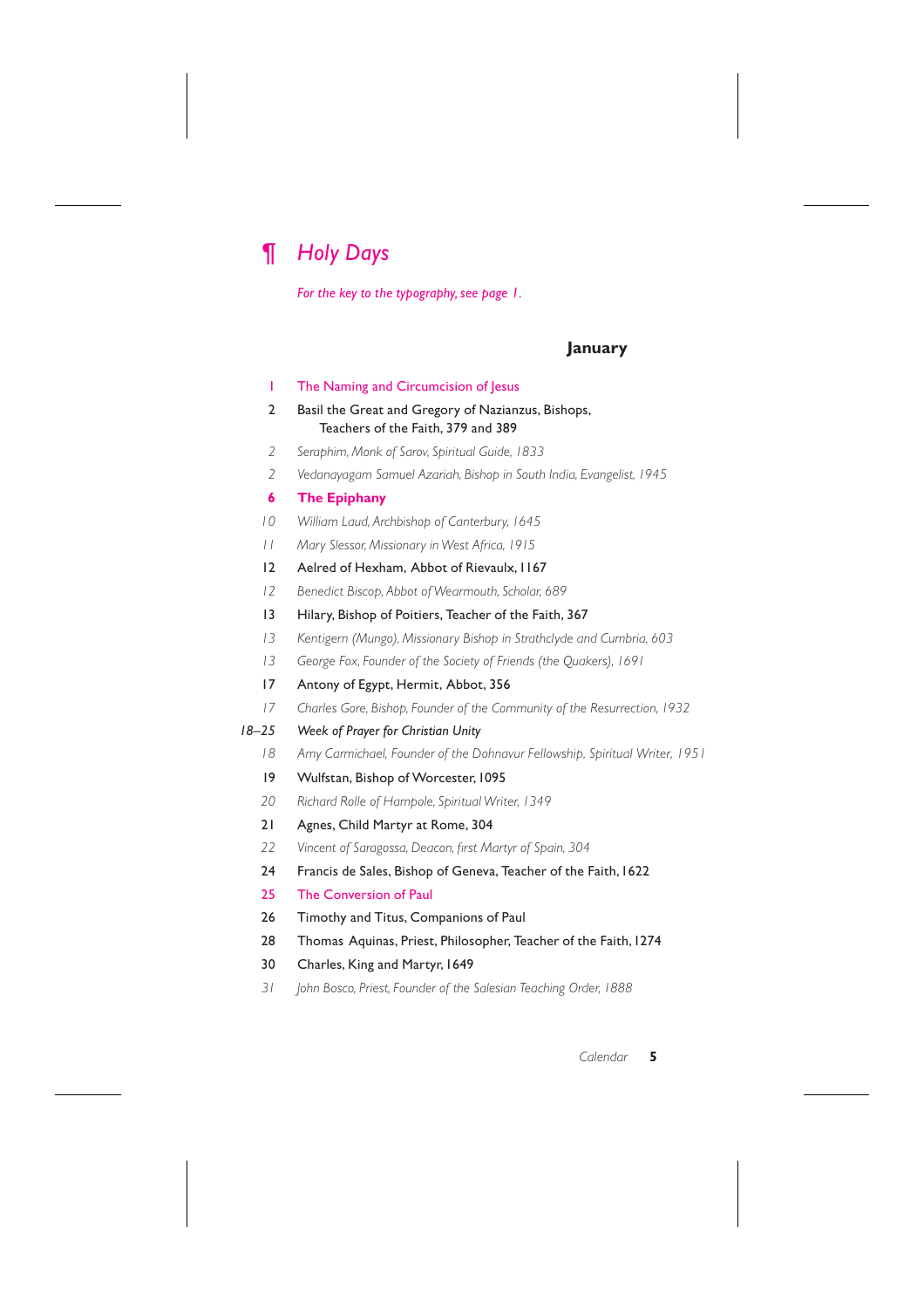## **February**

- *1 Brigid, Abbess of Kildare, c.525*
- **2 The Presentation of Christ in the Temple (Candlemas)**
- 3 Anskar, Archbishop of Hamburg, Missionary in Denmark and Sweden, 865
- *4 Gilbert of Sempringham, Founder of the Gilbertine Order, 1189*
- *6 The Martyrs of Japan, 1597*
- *10 Scholastica, sister of Benedict, Abbess of Plombariola, c.543*
- 14 Cyril and Methodius, Missionaries to the Slavs, 869 and 885
- *14 Valentine, Martyr at Rome, c.269*
- *15 Sigfrid, Bishop, Apostle of Sweden, 1045*
- *15 Thomas Bray, Priest, Founder of the SPCK and the SPG, 1730*
- 17 Janani Luwum, Archbishop of Uganda, Martyr, 1977
- 23 Polycarp, Bishop of Smyrna, Martyr, c.155
- 27 George Herbert, Priest, Poet, 1633

## **Alternative dates**

Matthias may be celebrated on 24 February instead of 14 May.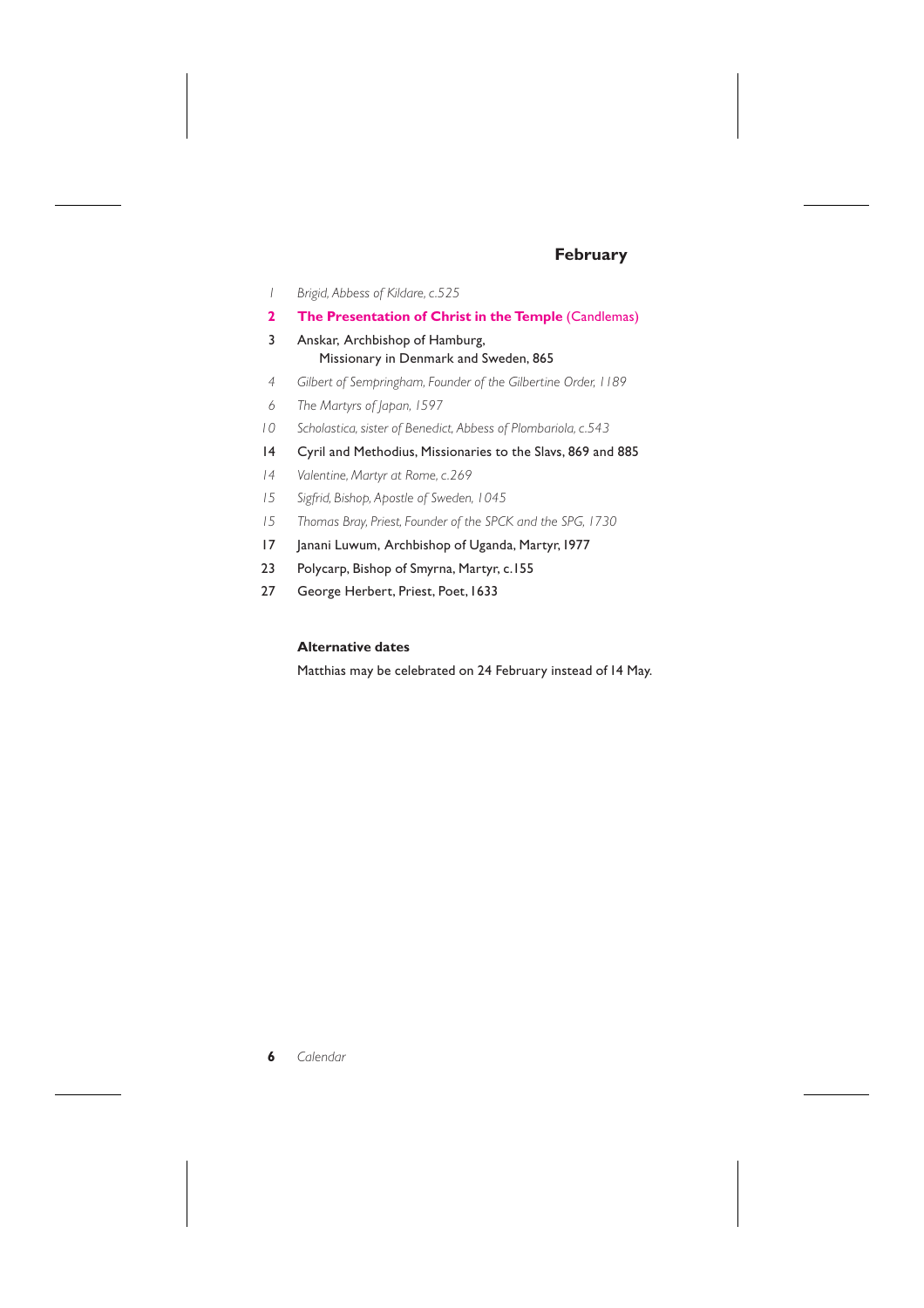## **March**

- 1 David, Bishop of Menevia, Patron of Wales, c.601
- 2 Chad, Bishop of Lichfield, Missionary, 672
- 7 Perpetua, Felicity and their Companions, Martyrs at Carthage, 203
- 8 Edward King, Bishop of Lincoln,1910
- *8 Felix, Bishop, Apostle to the East Angles, 647*
- *8 Geoffrey Studdert Kennedy, Priest, Poet, 1929*
- 17 Patrick, Bishop, Missionary, Patron of Ireland, c.460
- *18 Cyril, Bishop of Jerusalem, Teacher of the Faith, 386*
- 19 Joseph of Nazareth
- 20 Cuthbert, Bishop of Lindisfarne, Missionary, 687
- 21 Thomas Cranmer, Archbishop of Canterbury, Reformation Martyr,1556
- *24 Walter Hilton of Thurgarton, Augustinian Canon, Mystic, 1396*
- 24 Paul Couturier, Priest, Ecumenist, 1953
- *24 Oscar Romero, Archbishop of San Salvador, Martyr, 1980*
- **25 The Annunciation of Our Lord to the Blessed Virgin Mary**
- *26 Harriet Monsell, Founder of the Community of St John the Baptist, 1883*
- *31 John Donne, Priest, Poet, 1631*

#### **Alternative dates**

Chad may be celebrated with Cedd on 26 October instead of 2 March.

Cuthbert may be celebrated on 4 September instead of 20 March*.*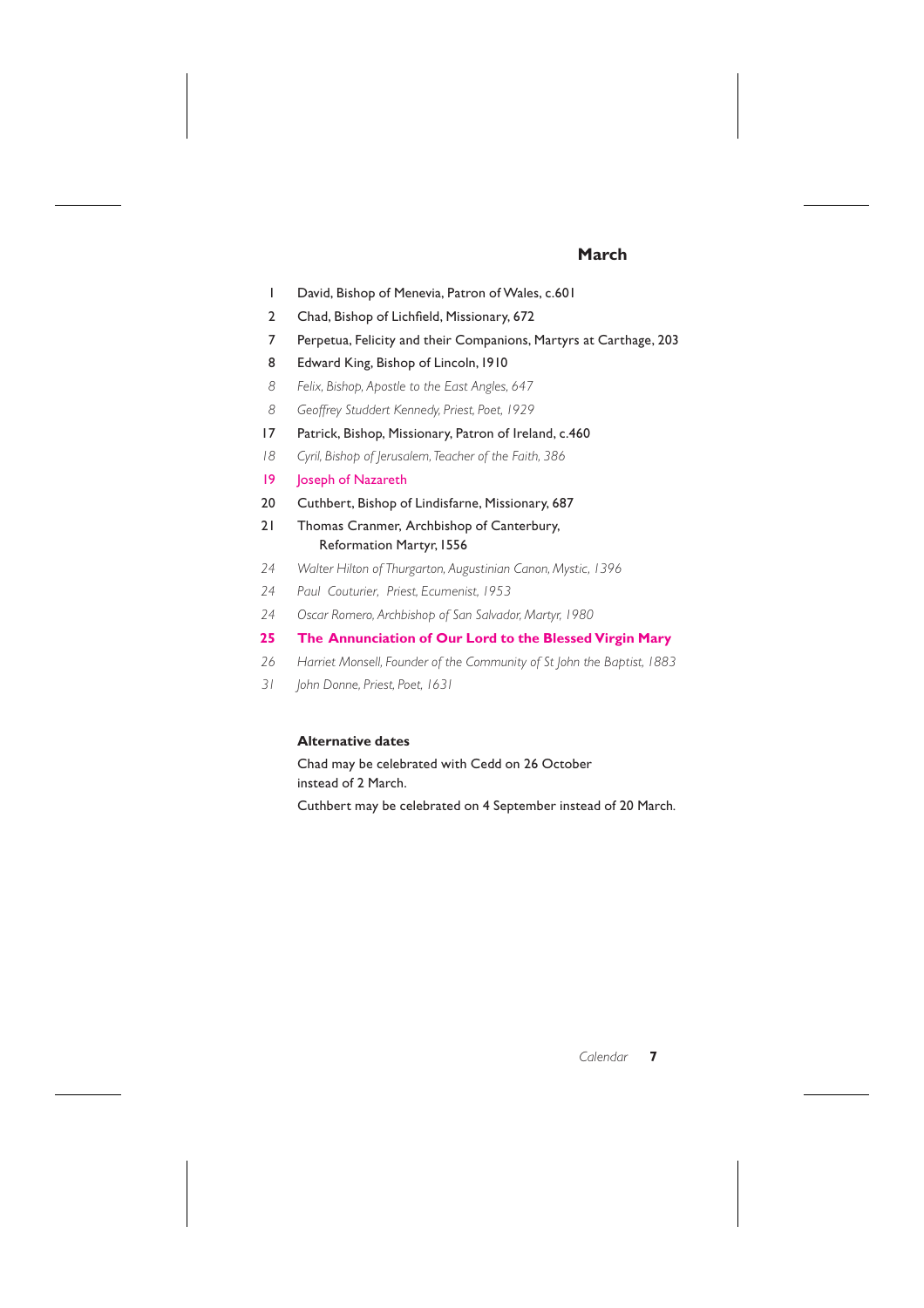## **April**

- *1 Frederick Denison Maurice, Priest, Teacher of the Faith, 1872*
- *9 Dietrich Bonhoeffer, Lutheran Pastor, Martyr, 1945*
- 10 William Law, Priest, Spiritual Writer,1761
- *10 William of Ockham, Friar, Philosopher, Teacher of the Faith, 1347*
- *11 George Augustus Selwyn, first Bishop of New Zealand, 1878*
- *16 Isabella Gilmore, Deaconess, 1923*
- 19 Alphege, Archbishop of Canterbury, Martyr, 1012
- 21 Anselm, Abbot of Le Bec, Archbishop of Canterbury, Teacher of the Faith, I 109
- 23 George, Martyr, Patron of England, c.304
- *24 Mellitus, Bishop of London, first Bishop at St Paul's, 624*
- *24 The Seven Martyrs of the Melanesian Brotherhood, Solomon Islands, 2003*
- 25 Mark the Evangelist
- *27 Christina Rossetti, Poet, 1894*
- *28 Peter Chanel, Missionary in the South Pacific, Martyr, 1841*
- 29 Catherine of Siena, Teacher of the Faith, 1380
- *30 Pandita Mary Ramabai, Translator of the Scriptures, 1922*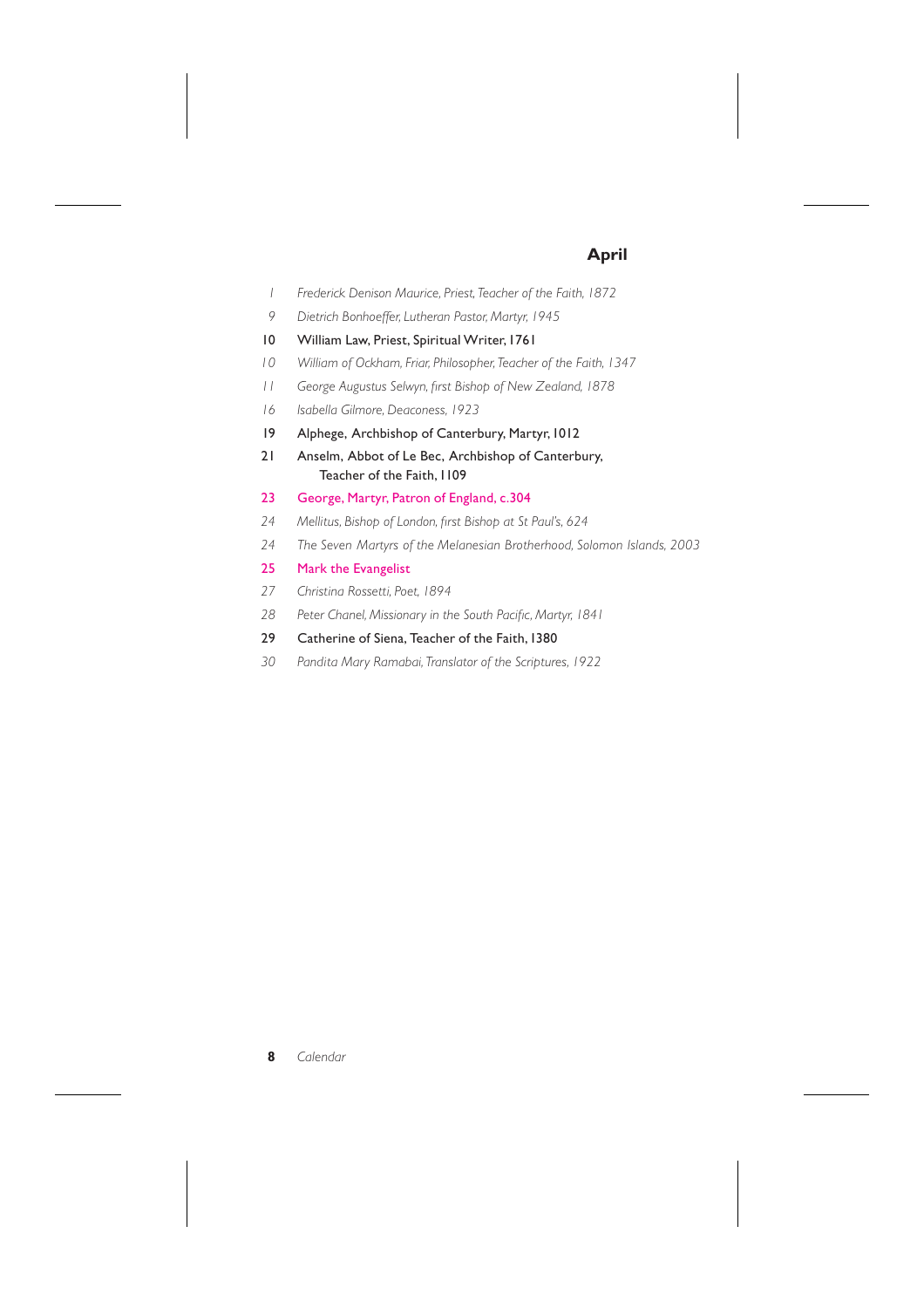## **May**

- 1 Philip and James, Apostles
- 2 Athanasius, Bishop of Alexandria, Teacher of the Faith, 373
- 4 English Saints and Martyrs of the Reformation Era
- 8 Julian of Norwich, Spiritual Writer, c.1417
- *12 Gregory Dix, Priest, Monk, Scholar, 1952*
- 14 Matthias the Apostle
- *16 Caroline Chisholm, Social Reformer, 1877*
- 19 Dunstan, Archbishop of Canterbury, Restorer of Monastic Life, 988
- 20 Alcuin of York, Deacon, Abbot of Tours, 804
- *21 Helena, Protector of the Holy Places, 330*
- 24 John and Charles Wesley, Evangelists, Hymn Writers, 1791 and 1788
- 25 The Venerable Bede, Monk at Jarrow, Scholar, Historian, 735
- *25 Aldhelm, Bishop of Sherborne, 709*
- 26 Augustine, first Archbishop of Canterbury, 605
- *26 John Calvin, Reformer, 1564*
- *26 Philip Neri, Founder of the Oratorians, Spiritual Guide, 1595*
- *28 Lanfranc, Prior of Le Bec, Archbishop of Canterbury, Scholar, 1089*
- 30 Josephine Butler, Social Reformer,1906
- *30 Joan of Arc, Visionary, 1431*
- *30 Apolo Kivebulaya, Priest, Evangelist in Central Africa, 1933*
- 31 The Visit of the Blessed Virgin Mary to Elizabeth

#### **Alternative dates**

Matthias may be celebrated on 24 February instead of 14 May. The Visit of the Blessed Virgin Mary to Elizabeth may be celebrated on 2 July instead of 31 May.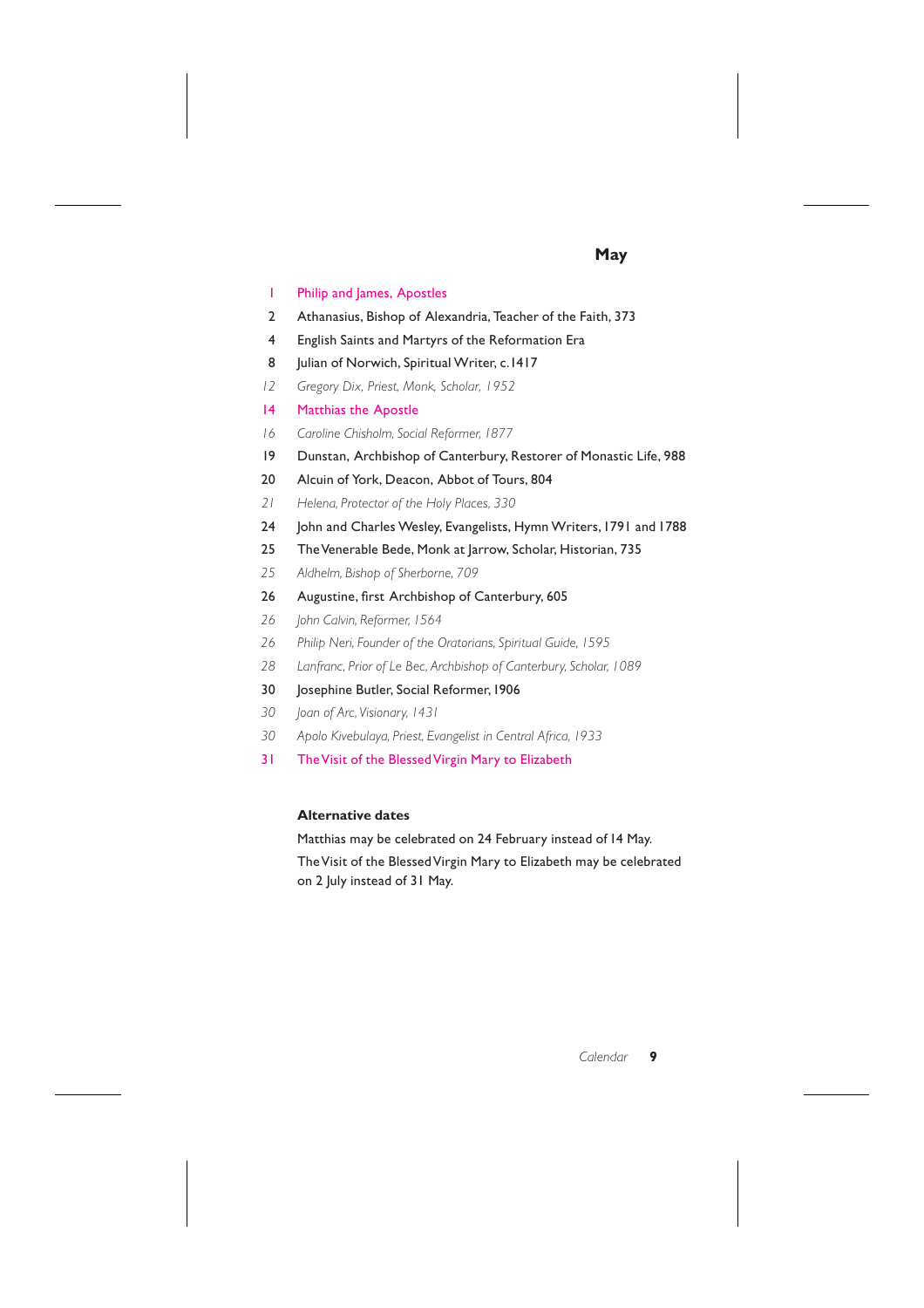## **June**

- 1 Justin, Martyr at Rome, c.165
- *3 The Martyrs of Uganda, 1885–7 and 1977*
- *4 Petroc, Abbot of Padstow, 6th century*
- 5 Boniface (Wynfrith) of Crediton, Bishop, Apostle of Germany, Martyr, 754
- *6 Ini Kopuria, Founder of the Melanesian Brotherhood, 1945*
- 8 Thomas Ken, Bishop of Bath and Wells, Nonjuror, Hymn Writer,1711
- 9 Columba, Abbot of Iona, Missionary, 597
- *9 Ephrem of Syria, Deacon, Hymn Writer, Teacher of the Faith, 373*
- 11 Barnabas the Apostle
- *14 Richard Baxter, Puritan Divine, 1691*
- *15 Evelyn Underhill, Spiritual Writer, 1941*
- 16 Richard, Bishop of Chichester, 1253
- *16 Joseph Butler, Bishop of Durham, Philosopher, 1752*
- *17 Samuel and Henrietta Barnett, Social Reformers, 1913 and 1936*
- *18 Bernard Mizeki, Apostle of the MaShona, Martyr, 1896*
- *19 Sundar Singh of India, Sadhu (holy man), Evangelist, Teacher of the Faith, 1929*
- 22 Alban, first Martyr of Britain, c.250
- 23 Etheldreda, Abbess of Ely, c.678
- 24 The Birth of John the Baptist
- *27 Cyril, Bishop of Alexandria, Teacher of the Faith, 444*
- 28 Irenæus, Bishop of Lyons, Teacher of the Faith, c.200
- 29 Peter and Paul, Apostles

## **Alternative dates**

Peter the Apostle may be celebrated alone, without Paul, on 29 June.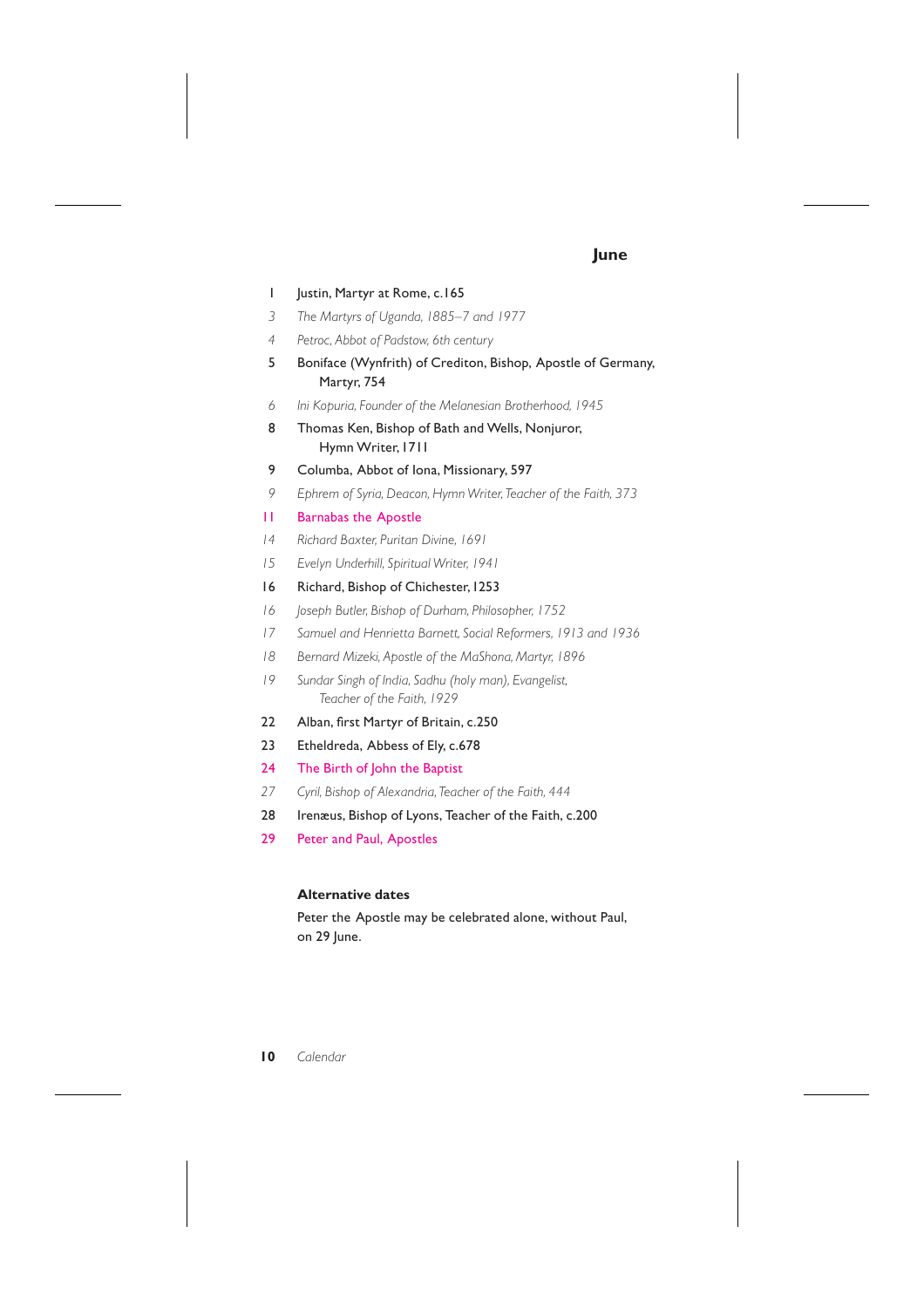## **July**

*1 Henry, John, and Henry Venn the younger, Priests, Evangelical Divines, 1797, 1813 and 1873*

#### 3 Thomas the Apostle

- *6 Thomas More, Scholar, and John Fisher, Bishop of Rochester, Reformation Martyrs, 1535*
- 11 Benedict of Nursia, Abbot of Monte Cassino, Father of Western Monasticism, c.550
- 14 John Keble, Priest, Tractarian, Poet, 1866
- 15 Swithun, Bishop of Winchester, c.862
- *15 Bonaventure, Friar, Bishop, Teacher of the Faith, 1274*
- *16 Osmund, Bishop of Salisbury, 1099*
- *18 Elizabeth Ferard, first Deaconess of the Church of England, Founder of the Community of St Andrew, 1883*
- 19 Gregory, Bishop of Nyssa, and his sister Macrina, Deaconess, Teachers of the Faith, c.394 and c.379
- *20 Margaret of Antioch, Martyr, 4th century*
- *20 Bartolomé de las Casas, Apostle to the Indies, 1566*
- 22 Mary Magdalene
- *23 Bridget of Sweden, Abbess of Vadstena, 1373*
- 25 James the Apostle
- 26 Anne and Joachim, Parents of the Blessed Virgin Mary
- *27 Brooke Foss Westcott, Bishop of Durham, Teacher of the Faith, 1901*
- 29 Mary, Martha and Lazarus, Companions of Our Lord
- 30 William Wilberforce, Social Reformer, Anti-Slavery Campaigners, 1833, 1797 and 1846 Olaudah Equiano and Thomas Clarkson
- *31 Ignatius of Loyola, Founder of the Society of Jesus, 1556*

#### **Alternative dates**

The Visit of the Blessed Virgin Mary to Elizabeth may be celebrated on 2 July instead of 31 May.

Thomas the Apostle may be celebrated on 21 December instead of 3 July.

Thomas Becket may be celebrated on 7 July instead of 29 December*.*

*Calendar* **11**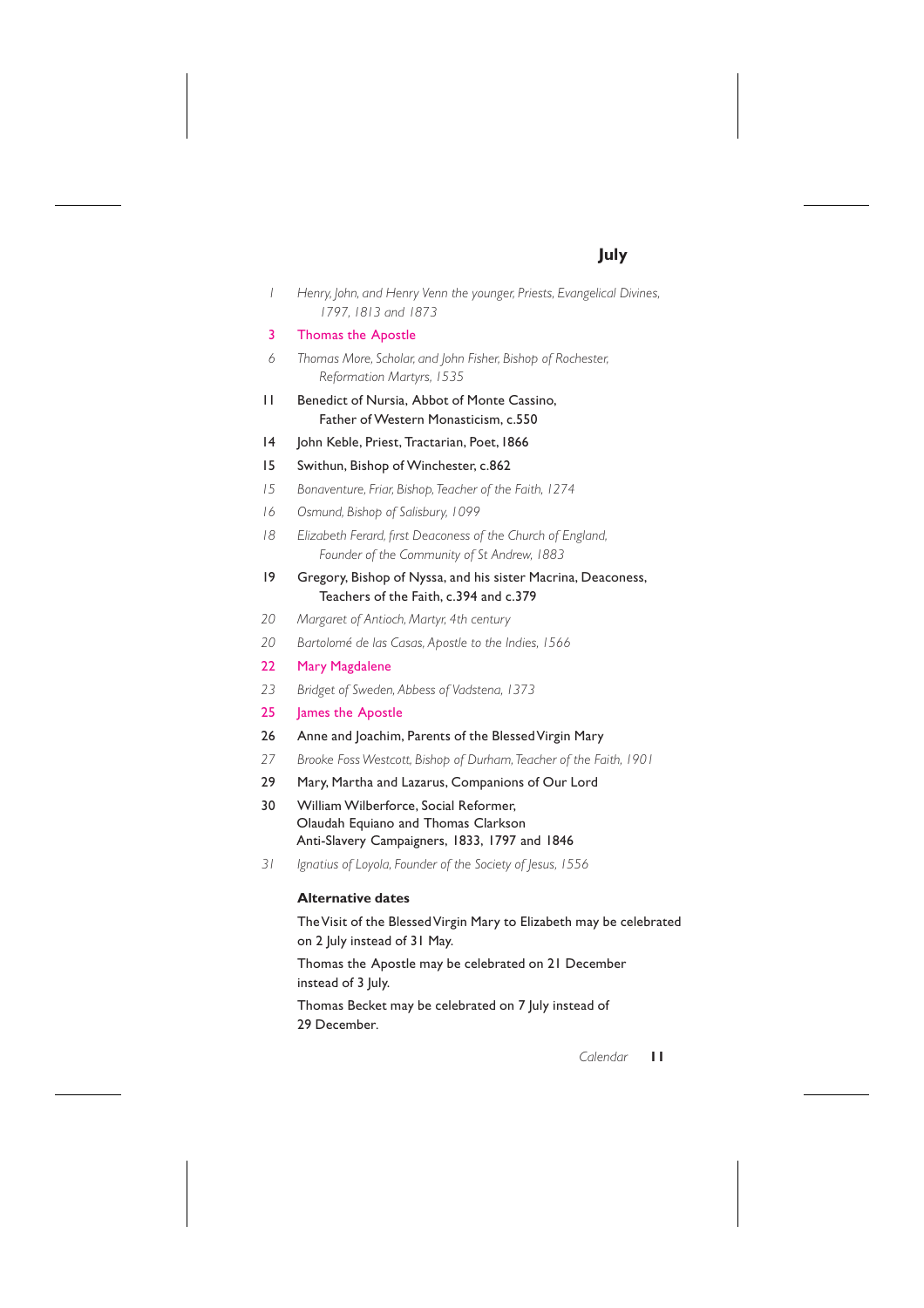## **August**

- *4 Jean-Baptiste Vianney, Curé d'Ars, Spiritual Guide, 1859*
- 5 Oswald, King of Northumbria, Martyr, 642
- 6 The Transfiguration of Our Lord
- *7 John Mason Neale, Priest, Hymn Writer, 1866*
- 8 Dominic, Priest, Founder of the Order of Preachers, 1221
- 9 Mary Sumner, Founder of the Mothers' Union,1921
- 10 Laurence, Deacon at Rome, Martyr, 258
- 11 Clare of Assisi, Founder of the Minoresses (Poor Clares),1253
- *11 John Henry Newman, Priest, Tractarian, 1890*
- 13 Jeremy Taylor, Bishop of Down and Connor, Teacher of the Faith, 1667
- *13 Florence Nightingale, Nurse, Social Reformer, 1910*
- *13 Octavia Hill, Social Reformer, 1912*
- *14 Maximilian Kolbe, Friar, Martyr, 1941*
- 15 The Blessed Virgin Mary
- 20 Bernard, Abbot of Clairvaux, Teacher of the Faith, 1153
- *20 William and Catherine Booth, Founders of the Salvation Army, 1912 and 1890*
- 24 Bartholomew the Apostle
- 27 Monica, mother of Augustine of Hippo, 387
- 28 Augustine, Bishop of Hippo, Teacher of the Faith, 430
- 29 The Beheading of John the Baptist
- 30 John Bunyan, Spiritual Writer, 1688
- 31 Aidan, Bishop of Lindisfarne, Missionary, 651

#### **Alternative dates**

The Blessed Virgin Mary may be celebrated on 8 September instead of 15 August.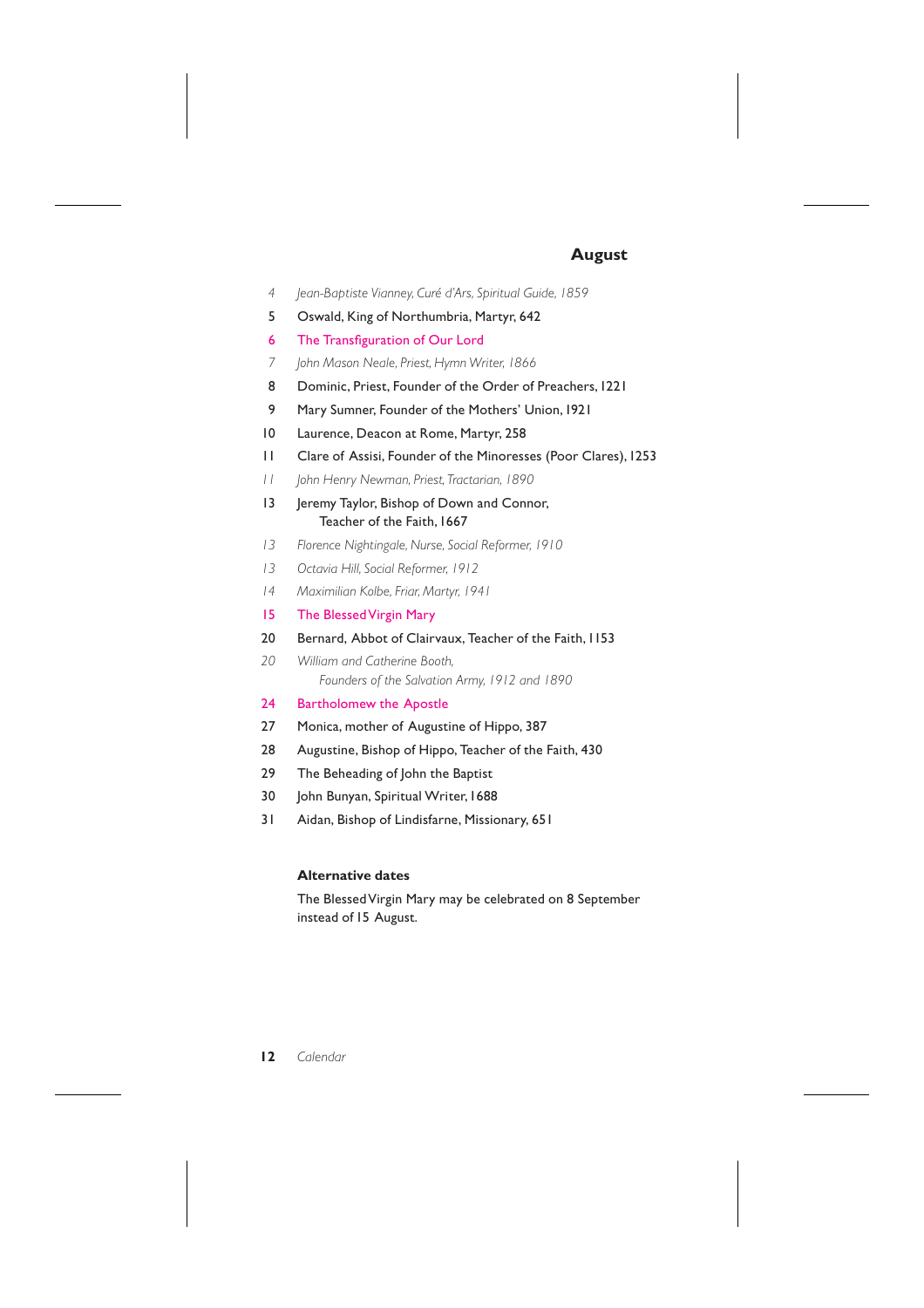## **September**

- *1 Giles of Provence, Hermit, c.710*
- *2 The Martyrs of Papua New Guinea, 1901 and 1942*
- 3 Gregory the Great, Bishop of Rome, Teacher of the Faith, 604
- *4 Birinus, Bishop of Dorchester (Oxon), Apostle of Wessex, 650*
- *6 Allen Gardiner, Missionary, Founder of the South American Mission Society, 1851*
- 8 The Birth of the Blessed Virgin Mary
- *9 Charles Fuge Lowder, Priest, 1880*
- 13 John Chrysostom, Bishop of Constantinople, Teacher of the Faith, 407
- 14 Holy Cross Day
- 15 Cyprian, Bishop of Carthage, Martyr, 258
- 16 Ninian, Bishop of Galloway, Apostle of the Picts, c.432
- *16 Edward Bouverie Pusey, Priest, Tractarian, 1882*
- 17 Hildegard, Abbess of Bingen,Visionary,1179
- *19 Theodore of Tarsus, Archbishop of Canterbury, 690*
- 20 John Coleridge Patteson, First Bishop of Melanesia, and his Companions, Martyrs,1871
- 21 Matthew, Apostle and Evangelist
- 25 Lancelot Andrewes, Bishop of Winchester, Spiritual Writer,1626
- *25 Sergei of Radonezh, Russian Monastic Reformer, Teacher of the Faith, 1392*
- *26 Wilson Carlile, Founder of the Church Army, 1942*
- 27 Vincent de Paul, Founder of the Congregation of the Mission (Lazarists), 1660
- 29 Michael and All Angels
- *30 Jerome, Translator of the Scriptures, Teacher of the Faith, 420*

## **Alternative dates**

Cuthbert may be celebrated on 4 September instead of 20 March.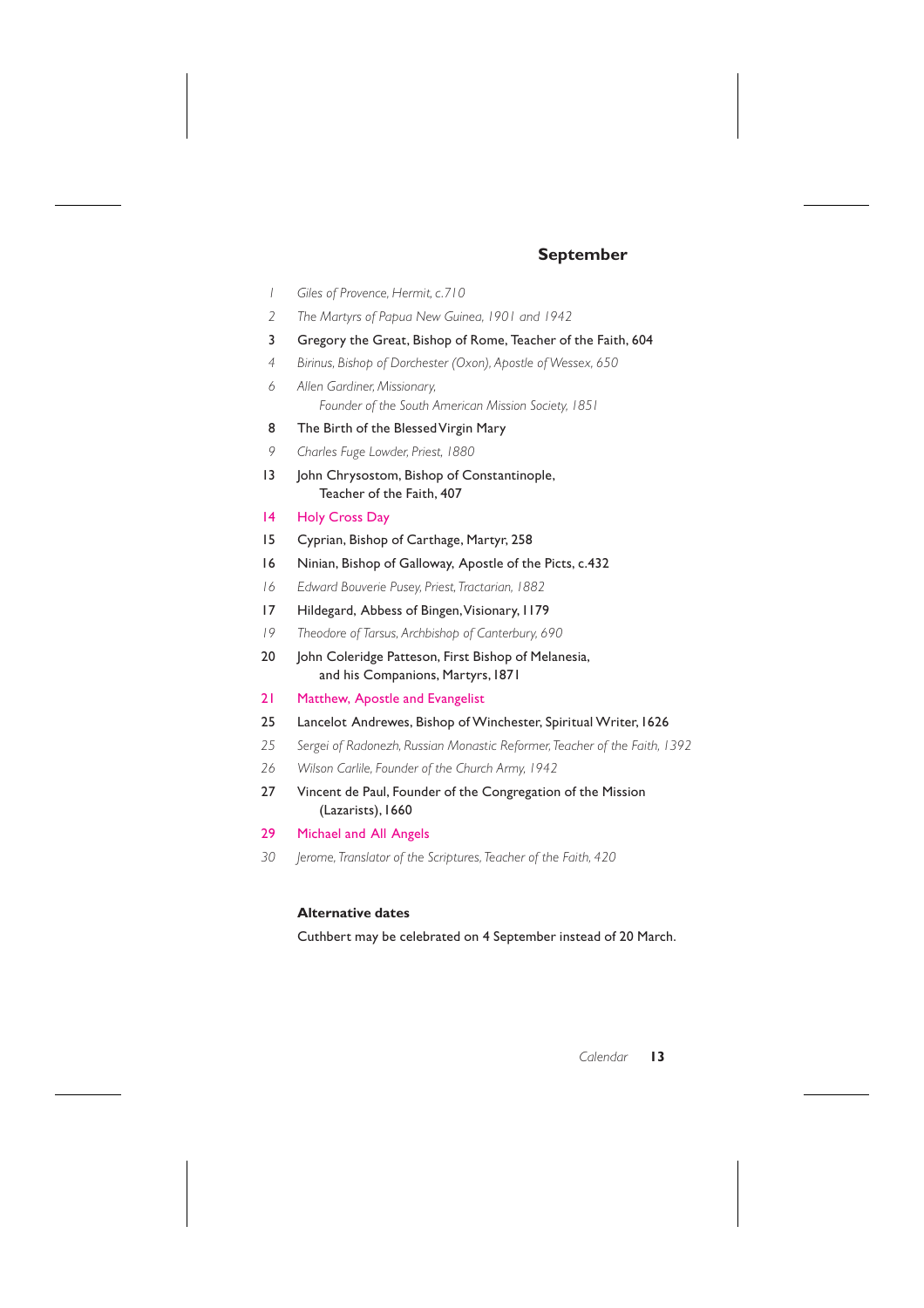## **October**

- *1 Remigius, Bishop of Rheims, Apostle of the Franks, 533*
- *1 Anthony Ashley Cooper, Earl of Shaftesbury, Social Reformer, 1885*
- *3 George Bell, Bishop of Chichester, Ecumenist, Peacemaker, 1958*
- 4 Francis of Assisi, Friar, Deacon, Founder of the Friars Minor,1226
- 6 William Tyndale, Translator of the Scriptures, Reformation Martyr, 1536
- *9 Denys, Bishop of Paris, and his Companions, Martyrs, c.250*
- *9 Robert Grosseteste, Bishop of Lincoln, Philosopher, Scientist, 1253*
- 10 Paulinus, Bishop of York, Missionary, 644
- *10 Thomas Traherne, Poet, Spiritual Writer, 1674*
- *11 Ethelburga, Abbess of Barking, 675*
- *11 James the Deacon, companion of Paulinus, 7th century*
- 12 Wilfrid of Ripon, Bishop, Missionary, 709
- *12 Elizabeth Fry, Prison Reformer, 1845*
- *12 Edith Cavell, Nurse, 1915*
- 13 Edward the Confessor, King of England, 1066
- 15 Teresa of Avila, Teacher of the Faith,1582
- *16 Nicholas Ridley, Bishop of London, and Hugh Latimer, Bishop of Worcester, Reformation Martyrs, 1555*
- 17 Ignatius, Bishop of Antioch, Martyr, c.107
- 18 Luke the Evangelist
- 19 Henry Martyn, Translator of the Scriptures, Missionary in India and Persia,1812
- *25 Crispin and Crispinian, Martyrs at Rome, c.287*
- 26 Alfred the Great, King of the West Saxons, Scholar, 899
- *26 Cedd, Abbot of Lastingham, Bishop of the East Saxons, 664*
- 28 Simon and Jude, Apostles
- 29 James Hannington, Bishop of Eastern Equatorial Africa, Martyr in Uganda,1885
- *31 Martin Luther, Reformer, 1546*

#### **Alternative dates**

Chad may be celebrated with Cedd on 26 October instead of 2 March.

**14** *Calendar*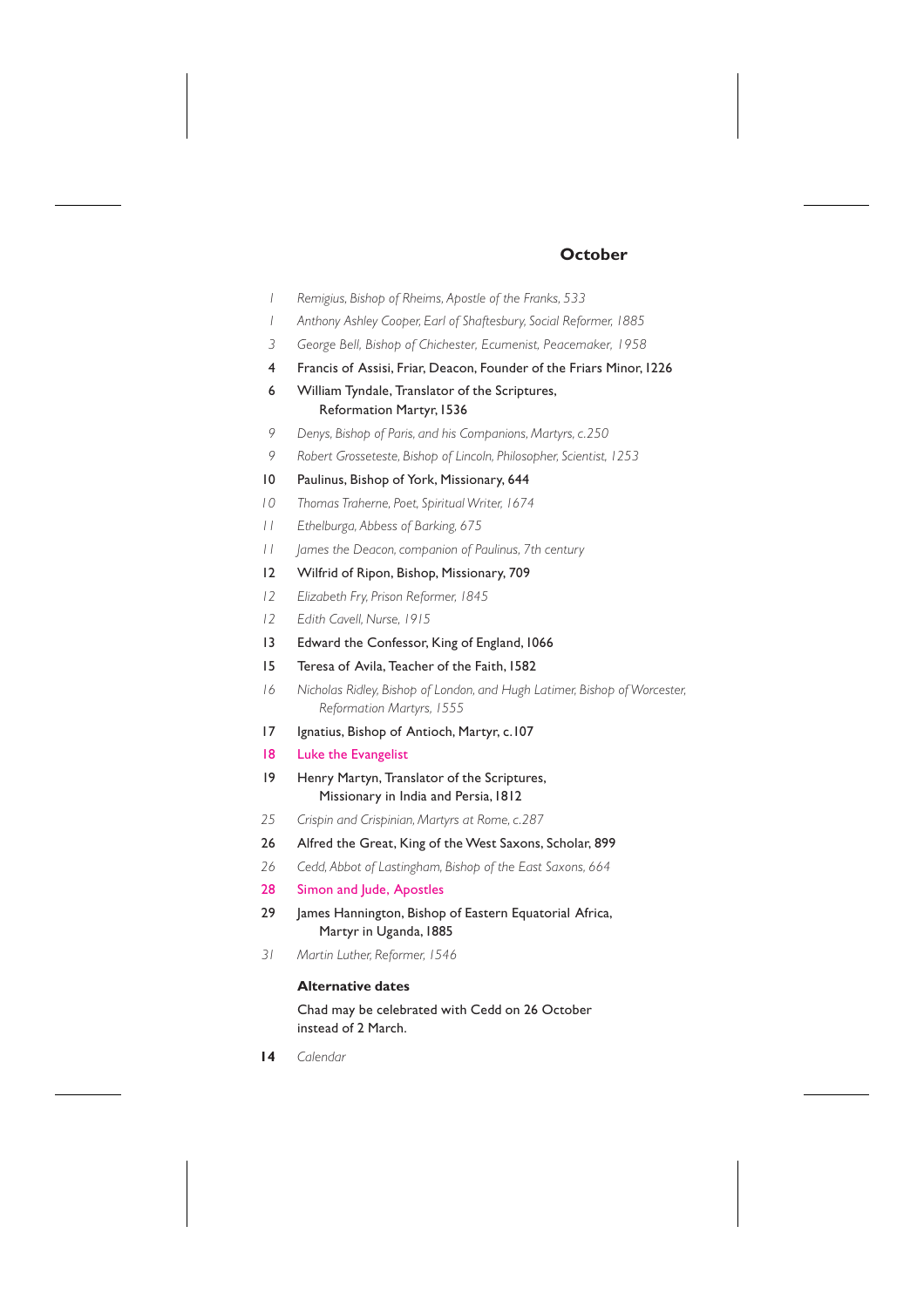## **November**

## **1 All Saints' Day**

- 2 Commemoration of the Faithful Departed (All Souls' Day)
- 3 Richard Hooker, Priest, Anglican Apologist, Teacher of the Faith, 1600
- *3 Martin of Porres, Friar, 1639*
- *6 Leonard, Hermit, 6th century*
- *6 William Temple, Archbishop of Canterbury, Teacher of the Faith, 1944*
- 7 Willibrord of York, Bishop, Apostle of Frisia, 739
- 8 The Saints and Martyrs of England
- *9 Margery Kempe, Mystic, c.1440*
- 10 Leo the Great, Bishop of Rome, Teacher of the Faith, 461
- 11 Martin, Bishop of Tours, c.397
- 13 Charles Simeon, Priest, Evangelical Divine, 1836
- *14 Samuel Seabury, first Anglican Bishop in North America, 1796*
- 16 Margaret, Queen of Scotland, Philanthropist, Reformer of the Church,1093
- *16 Edmund Rich of Abingdon, Archbishop of Canterbury, 1240*
- 17 Hugh, Bishop of Lincoln,1200
- 18 Elizabeth of Hungary, Princess of Thuringia, Philanthropist,1231
- 19 Hilda, Abbess of Whitby, 680
- *19 Mechtild, Béguine of Magdeburg, Mystic, 1280*
- 20 Edmund, King of the East Angles, Martyr, 870
- *20 Priscilla Lydia Sellon, a Restorer of the Religious Life in the Church of England, 1876*
- *22 Cecilia, Martyr at Rome, c.230*
- 23 Clement, Bishop of Rome, Martyr, c.100
- *25 Catherine of Alexandria, Martyr, 4th century*
- *25 Isaac Watts, Hymn Writer, 1748*
- *29 Day of Intercession and Thanksgiving for the Missionary Work of the Church*
- 30 Andrew the Apostle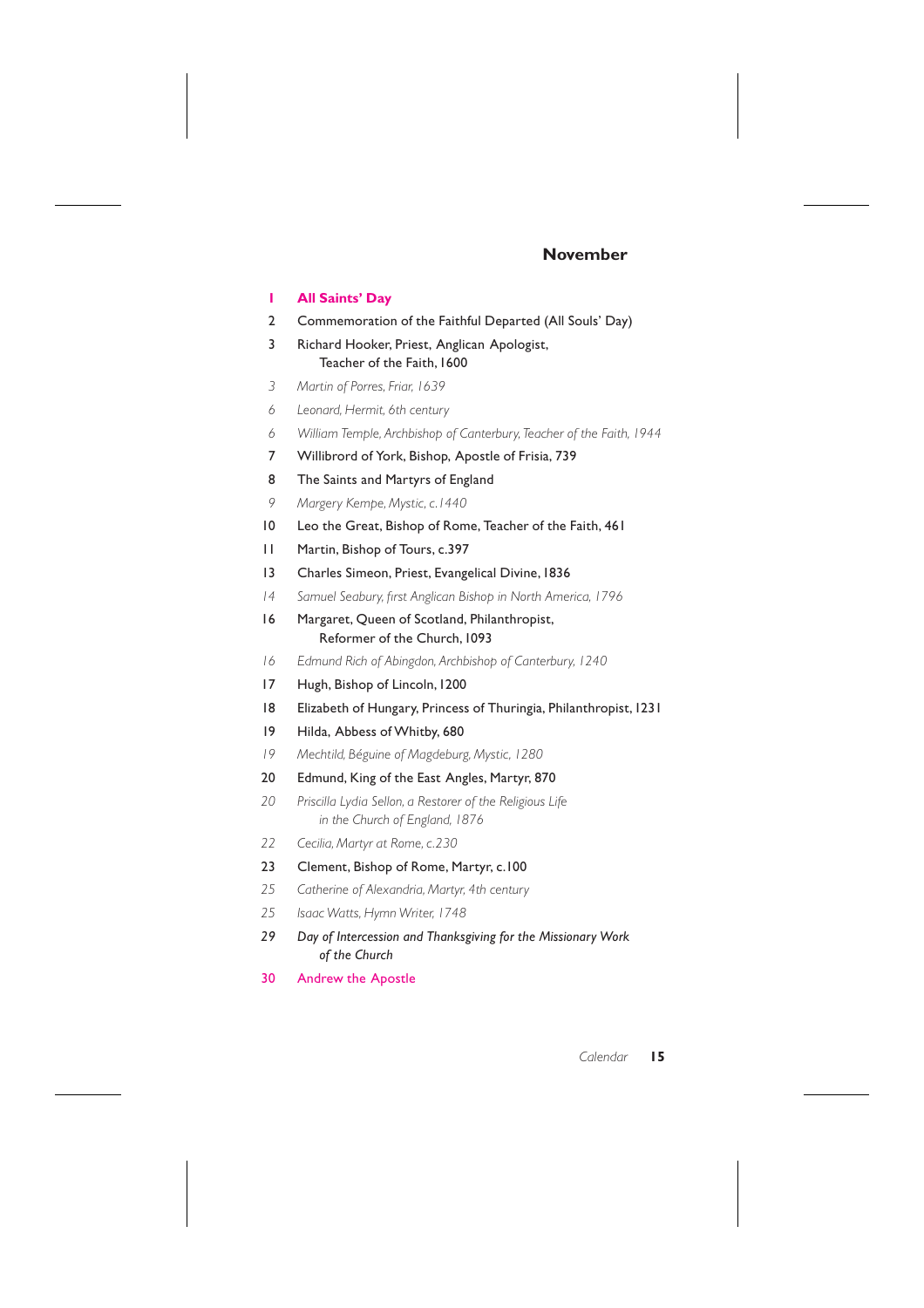## **December**

- *1 Charles de Foucauld, Hermit in the Sahara, 1916*
- *3 Francis Xavier, Missionary, Apostle of the Indies, 1552*
- *4 John of Damascus, Monk , Teacher of the Faith, c.749*
- *4 Nicholas Ferrar, Deacon, Founder of the Little Gidding Community, 1637*
- 6 Nicholas, Bishop of Myra, c.326
- 7 Ambrose, Bishop of Milan, Teacher of the Faith, 397
- 8 The Conception of the Blessed Virgin Mary
- 13 Lucy, Martyr at Syracuse, 304
- *13 Samuel Johnson, Moralist, 1784*
- 14 John of the Cross, Poet, Teacher of the Faith, 1591
- *17 O Sapientia*
- *17 Eglantyne Jebb, Social Reformer, Founder of 'Save The Children', 1928*
- 24 Christmas Eve
- **25 Christmas Day**
- 26 Stephen, Deacon, First Martyr
- 27 John, Apostle and Evangelist
- 28 The Holy Innocents
- 29 Thomas Becket, Archbishop of Canterbury, Martyr, 1170
- *31 John Wyclif, Reformer, 1384*

#### **Alternative dates**

Thomas the Apostle may be celebrated on 21 December instead of 3 July.

Thomas Becket may be celebrated on 7 July instead of 29 December.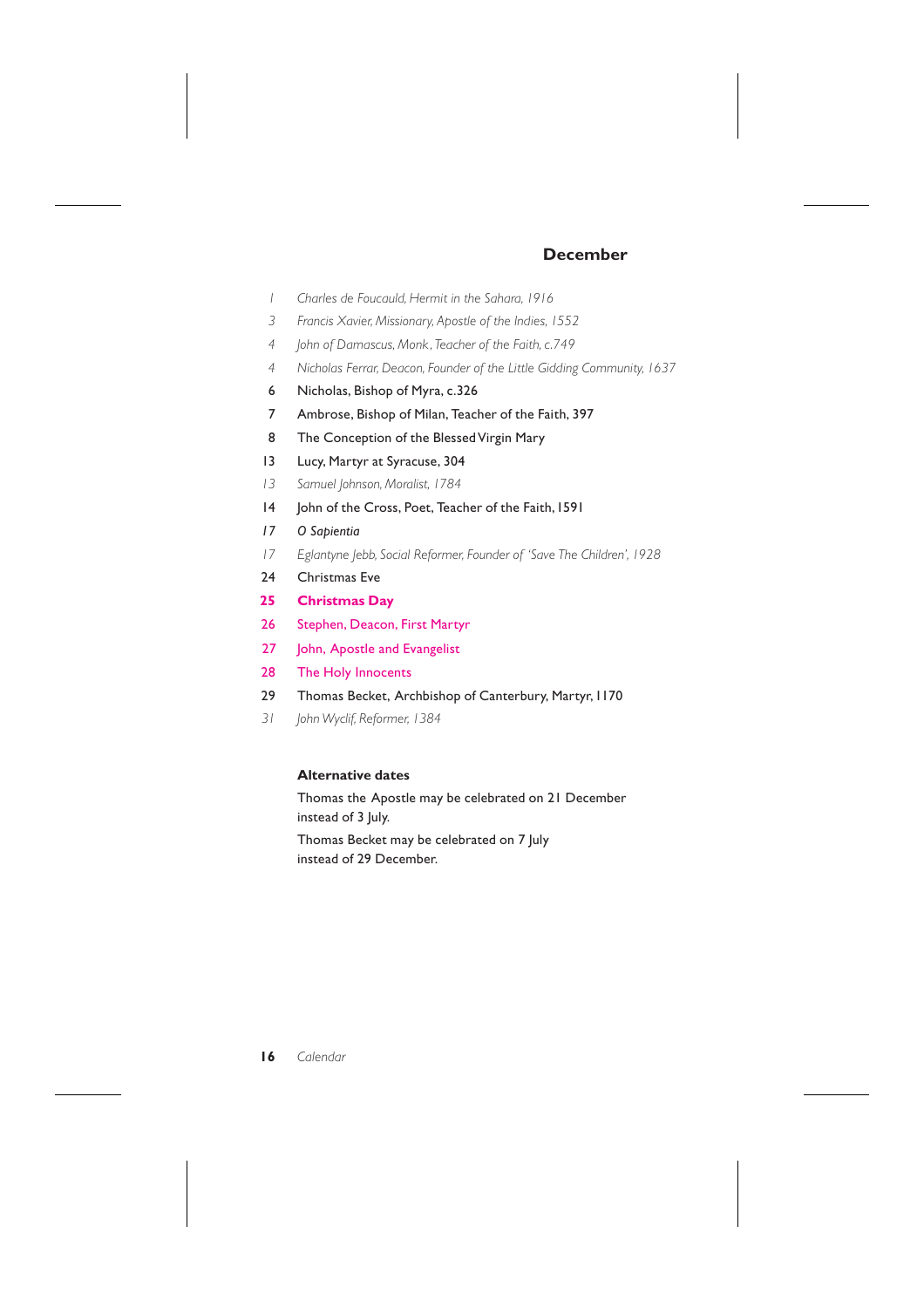# ¶ *The Date of Easter and Other Variable Dates*

*For the lectionary years, see* Common Worship: Services and Prayers for the Church of England*, page 538.*

| Year |  | Ash<br>Wednesday |  | Easter<br>Day |  | <b>Ascension</b> |  | Pentecost     |  | <b>First Sunday</b> |  |
|------|--|------------------|--|---------------|--|------------------|--|---------------|--|---------------------|--|
|      |  |                  |  |               |  | Day              |  | (Whit Sunday) |  | of Advent           |  |
| 2005 |  | 9 February       |  | 27 March      |  | 5 May            |  | 15 May        |  | 27 November         |  |
| 2006 |  | 1 March          |  | 16 April      |  | 25 May           |  | 4 June        |  | 3 December          |  |
| 2007 |  | 21 February      |  | 8 April       |  | 17 May           |  | 27 May        |  | 2 December          |  |
| 2008 |  | 6 February       |  | 23 March      |  | 1 May            |  | II May        |  | 30 November         |  |
| 2009 |  | 25 February      |  | 12 April      |  | 21 May           |  | 31 May        |  | 29 November         |  |
| 2010 |  | 17 February      |  | 4 April       |  | 13 May           |  | 23 May        |  | 28 November         |  |
| 2011 |  | 9 March          |  | 24 April      |  | 2 June           |  | 12 June       |  | 27 November         |  |
| 2012 |  | 22 February      |  | 8 April       |  | 17 May           |  | 27 May        |  | 2 December          |  |
| 2013 |  | 13 February      |  | 31 March      |  | 9 May            |  | 19 May        |  | I December          |  |
| 2014 |  | 5 March          |  | 20 April      |  | 29 May           |  | 8 June        |  | 30 November         |  |
| 2015 |  | 18 February      |  | 5 April       |  | 14 May           |  | 24 May        |  | 29 November         |  |
| 2016 |  | 10 February      |  | 27 March      |  | 5 May            |  | 15 May        |  | 27 November         |  |
| 2017 |  | 1 March          |  | 16 April      |  | 25 May           |  | 4 June        |  | 3 December          |  |
| 2018 |  | 14 February      |  | I April       |  | 10 May           |  | 20 May        |  | 2 December          |  |
| 2019 |  | 6 March          |  | 21 April      |  | 30 May           |  | 9 June        |  | I December          |  |
| 2020 |  | 26 February      |  | 12 April      |  | 21 May           |  | 31 May        |  | 29 November         |  |
| 2021 |  | 17 February      |  | 4 April       |  | 13 May           |  | 23 May        |  | 28 November         |  |
| 2022 |  | 2 March          |  | 17 April      |  | 26 May           |  | 5 June        |  | 27 November         |  |
| 2023 |  | 22 February      |  | 9 April       |  | 18 May           |  | 28 May        |  | 3 December          |  |
| 2024 |  | 14 February      |  | 31 March      |  | 9 May            |  | 19 May        |  | 1 December          |  |
| 2025 |  | 5 March          |  | 20 April      |  | 29 May           |  | 8 June        |  | 30 November         |  |
| 2026 |  | 18 February      |  | 5 April       |  | 14 May           |  | 24 May        |  | 29 November         |  |
| 2027 |  | 10 February      |  | 28 March      |  | 6 May            |  | 16 May        |  | 28 November         |  |
| 2028 |  | I March          |  | 16 April      |  | 25 May           |  | 4 June        |  | 3 December          |  |
| 2029 |  | 14 February      |  | I April       |  | 10 May           |  | 20 May        |  | 2 December          |  |
| 2030 |  | 6 March          |  | 21 April      |  | 30 May           |  | 9 June        |  | I December          |  |
| 2031 |  | 26 February      |  | 13 April      |  | 22 May           |  | l June        |  | 30 November         |  |
| 2032 |  | II February      |  | 28 March      |  | 6 May            |  | 16 May        |  | 28 November         |  |
| 2033 |  | 2 March          |  | 17 April      |  | 26 May           |  | 5 June        |  | 27 November         |  |
| 2034 |  | 22 February      |  | 9 April       |  | 18 May           |  | 28 May        |  | 3 December          |  |
| 2035 |  | 7 February       |  | 25 March      |  | 3 May            |  | 13 May        |  | 2 December          |  |

*Date of Easter* **17**